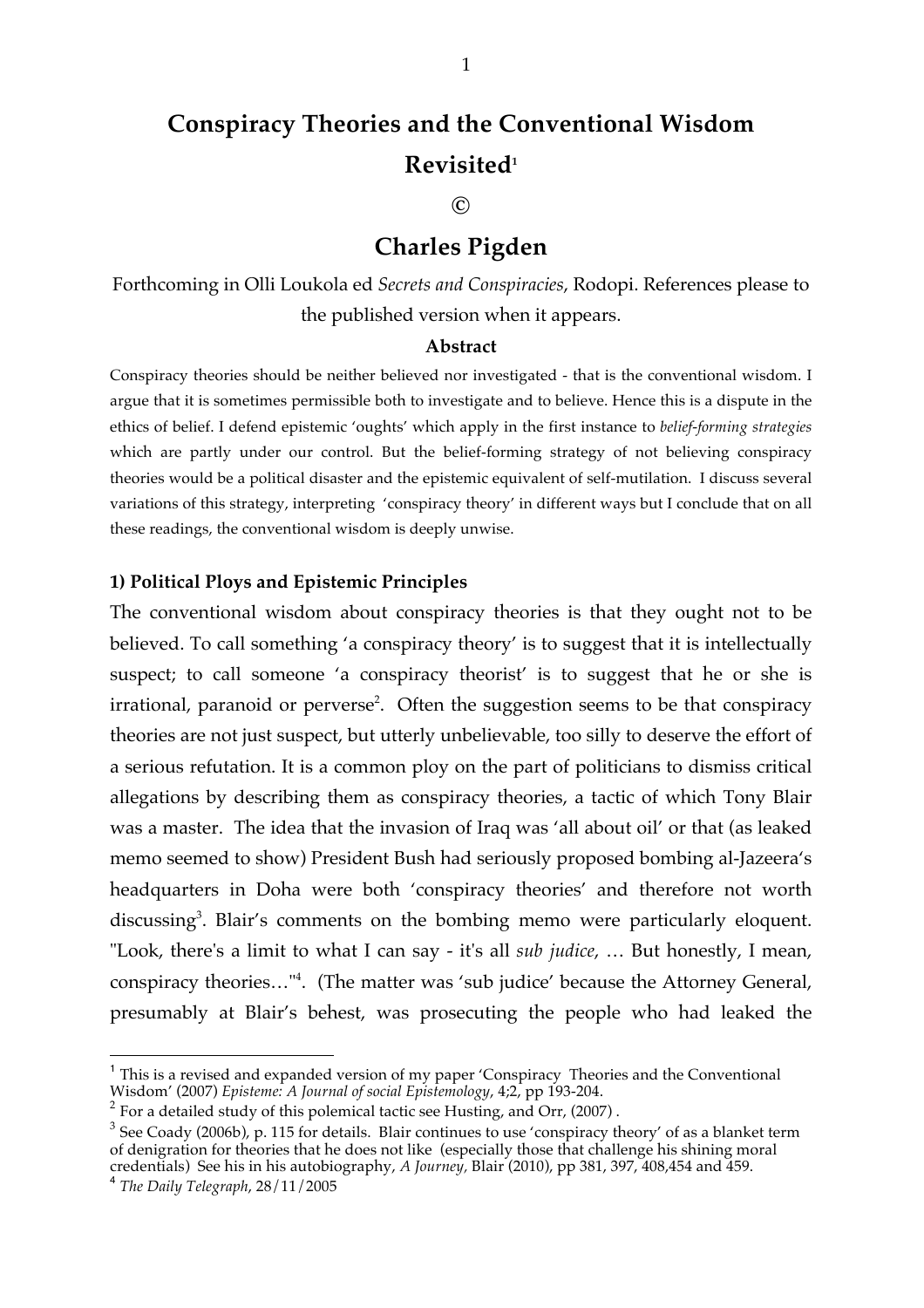memo.) Blair's tactic of using 'conspiracy theory' to dismiss ideas that he did not want to discuss would only have been *honest<sup>5</sup>* if he had genuinely supposed that conspiracy theories *as such* ought not to be believed (except perhaps if proven up to the hilt) and it would only have been *respectable* if Blair's apparent belief had been correct. Thus the tactic relies on the epistemic principle that, in general, conspiracy theories *ought not* to be believed (that is, that it is *ir*rational to believe them), and indeed that they are mostly *so* irrational that they ought not to be discussed, except perhaps as symptoms of some ideological malaise.

Thus the conventional wisdom seems to be that we have an epistemic duty *not*  to believe (or investigate) conspiracy theories, a duty which conspiracy theorists conspicuously neglect. I shall be denying that we have any such duty, and shall be arguing on the contrary that we are rationally entitled to believe in conspiracy theories, if that is what the evidence suggests. Some conspiracy theories are sensible and some are silly, but if they are silly this is not because they are conspiracy theories but because they suffer from some specific defect – for instance, that the conspiracies they postulate are impossible or far-fetched. But conspiracy theories *as such* are not epistemologically unclean, and it is often permissible - even obligatory - to believe them. For sometimes the case for conspiracy can be rationally overwhelming, 'proved beyond reasonable doubt', and even when it is not, belief in a conspiracy is often a rational option. Thus my dispute with the conventional wisdom is a debate about the ethics of belief. It is common ground in this debate that it makes sense to say that we *ought* to believe something (that believing it is right or rationally *required*), or that we *ought not* to believe it (that believing it is *wrong*, a sort of crime against reason). It also makes sense to say that we are *entitled* to believe something (since believing it is *permissible*). Furthermore, all these claims can aspire to truth though whether they are actually true is another matter. Thus Tony Blair's rhetoric

 <sup>5</sup> I must admit to doubts about Blair's intellectual honesty. The second of these two allegations – that Bush seriously discussed the bombing of al-Jazeera, a suggestion that Blair apparently opposed - was born out by a leaked memo for which the leaker, David Keogh, has been prosecuted. It may well be that Blair wanted to issue a non-denying denial; to dismiss the allegation without actually making the lying claim that the discussion had never taken place. Thus he claimed that the allegation was a conspiracy theory – which I suppose it is, though the conspiracy in question was not into put into effect - and *therefore* that it should be dismissed even though he was well aware that it was true. But in that case he cannot have consistently supposed that conspiracy theories *as such* are unbelievable, the kind of thing that rationally *ought not* to be believed, since the conspiracy theory he was talking about was not only true but provable on the basis of documentary evidence. Thus he may have avoided a direct lie but only by implying belief in an epistemic principle that he knew, or could have known, to be false. Interestingly, Blair simply burkes the issue in his autobiography. There is no reference to the *Mirror* story summarizing the leaked memo, no mention of the accusation that his friend and ally was a man whose love of freedom was such that he was willing to murder people for daring to publish stories that he did not like, and no reference to the leaker (David Keogh) who was sent to jail for revealing what a monster Blair had been consorting with.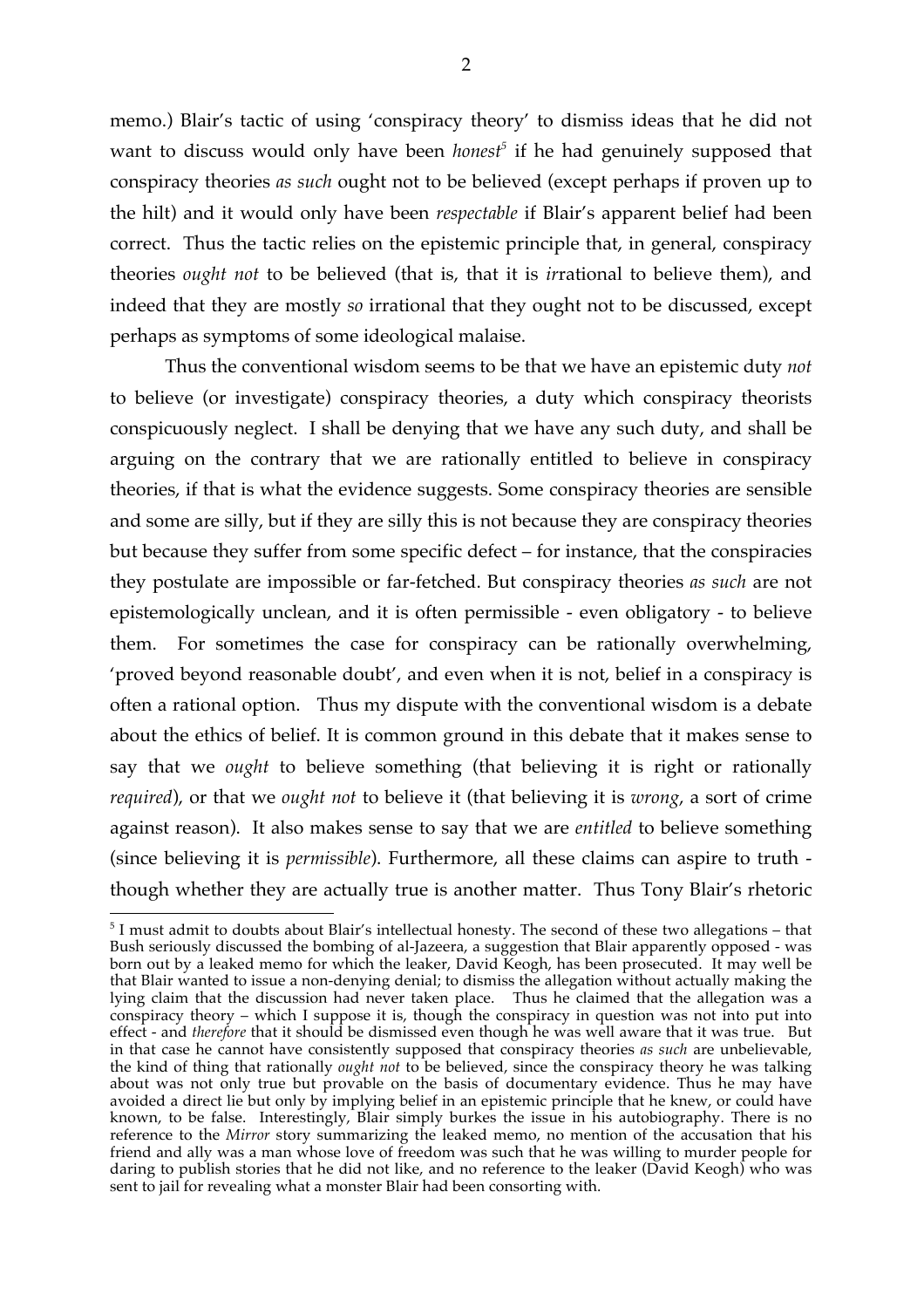carries some fairly heavy philosophical baggage. The point of dismissing the allegation that Bush considered bombing al-Jazeera as a 'conspiracy theory' was to suggest that we are under some sort of intellectual obligation *not* to believe it. But we can't be obliged not to believe conspiracy theories unless we have epistemic obligations.

However, although the idea of epistemic duties may be common ground in the context of the current dispute, it is, in fact, highly debatable. The difficulty derives from the Ought-Implies-Can principle (which presumably applies to the ethics of belief) combined with the idea that belief is not a voluntary business. The claim is that we cannot decide what to believe or disbelieve. When faced with certain considerations we are either moved by the evidence or we are not. Decision and choice do not enter into it. Even with practice we cannot decide, like the White Queen in Alice<sup>6</sup>, to believe six impossible things – or even six *possible* things – before breakfast. And it is equally impossible to decide *not* to believe six things before breakfast, whether the things in question are possible or not. But if Bloggs cannot help believing that agents of the Bush family detonated the Twin Towers, then it is not only pointless but actually *false* to suggest that he ought to believe otherwise. For you can't have an obligation to do what you cannot do and *ex hyothesi*, Bloggs in incapable of disbelieving that it was Bush family agents that did the deed. Thus the whole idea of an epistemic ethic is fundamentally cock-eyed, since it presupposes (wrongly) that we can control our beliefs.

This conclusion depends on two premises: Ought-Implies-Can and the idea that we cannot choose to believe. I am inclined to dispute them both. Ought-Implies-Can is not a logical thesis but a plausible ethical principle that holds (with restrictions) in some systems of ethics but not in others<sup>7</sup>. It is not clear that it is has to be incorporated into a plausible ethics of belief. And though we cannot bring ourselves to believe just *anything* it seems to me that within limits we can often decide where to place our epistemic bets. The same thing goes for the two kinds of disbelief (both *not* believing and believing *that not*). We can sometimes choose not to believe either by ceasing to believe in a proposition or by deciding to believe its negation. Those who think otherwise sometimes counter this suggestion by

<sup>6</sup> Carrol , Lewis (1871) *Alice Through the Looking-Glas*s ch. 5: Alice laughed. 'There's no use trying,' she said: 'one can't believe impossible things.' 'I daresay you haven't had much practice,' said the Queen. 'When I was your age, I always did it for half-an-hour a day. Why, sometimes I've believed as many as six impossible things before breakfast'.<br><sup>7</sup> See Pigden, (1990) and Pigden (2010).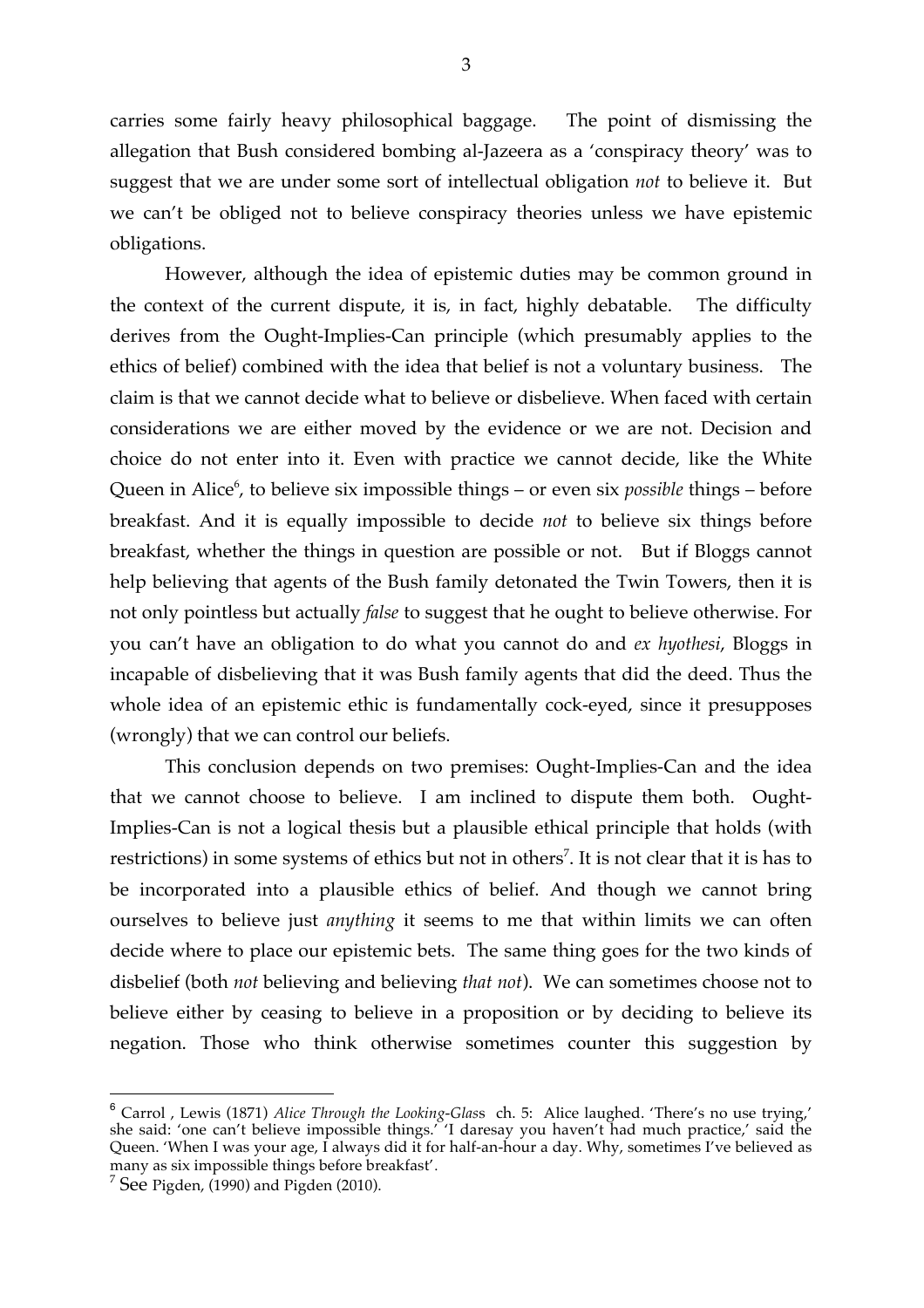producing a random thesis and challenging you to believe it $\delta$ . When you can't, they claim victory, and if you insist that you can, their tendency is to scoff. But just because we cannot *always* choose to believe, it does not follow that we can *never* choose to believe, and where choice is a possibility, 'oughts' are not excluded. However, though my first instinct is to challenge the premises, there is a better way of countering the argument that an epistemic ethic is a non-starter since we cannot choose to believe. For though we cannot always choose to believe, we can often choose which *belief-forming strategy* to adopt. This was Pascal's response to the freethinking gamblers who agreed that it would be good idea to believe in God (since according to the Wager Argument, this would be the best bet), but who could not quite bring themselves to do so. Perhaps you cannot *choose* to believe in God, Pascal concedes, but you *can* choose to adopt a belief-forming strategy which is likely to bring about the desired result. If you go to church, hear masses and generally lead the life of a religious believer, the chances are that belief will follow - you will 'make yourself stupid'9 . Other belief-forming strategies are less mind-numbing. For example, you can cultivate the habit of thinking up objections to claims that you would *like* to be true – a strategy that will make you less likely to confuse wishes with facts (a vice to which philosophers and politicians are peculiarly prone). Thus the best way to save an epistemic ethic is to take the deontic operators as applying, in the first instance, to belief-forming strategies rather than beliefs. What the conventional wisdom demands is not so much that we disbelieve this conspiracy theory or that, but that we adopt the intellectual habit of discounting, dismissing and disbelieving conspiracy theories generally (indeed of 'dissing' them altogether). Rather than running around trying to evaluate the evidence, the sensible strategy when confronted with conspiracy theories is to shut our eyes to their intellectual charms. I advocate the alternative strategy, that of *not* dismissing conspiracy theories out of hand, simply because they *are* conspiracy theories, but of being prepared to investigate them and even to believe them if that is what the evidence indicates. Perhaps some conspiracy theories, are too way out to be worthy of investigation, but this is not because they are conspiracy theories but because the *specific* conspiracies that they postulate are absurd or improbable. For conspiracy theories *as such* are no less worthy of belief than theories of other kinds. Thus the dispute is primarily a debate about *which belief-forming strategy to adopt* rather than

<sup>8</sup> My colleague Alan Musgrave deploys this tactic in Musgrave (2010) p. 12.

<sup>9</sup> Quoted and discussed in Mackie, J.L (1981) pp. 200-203.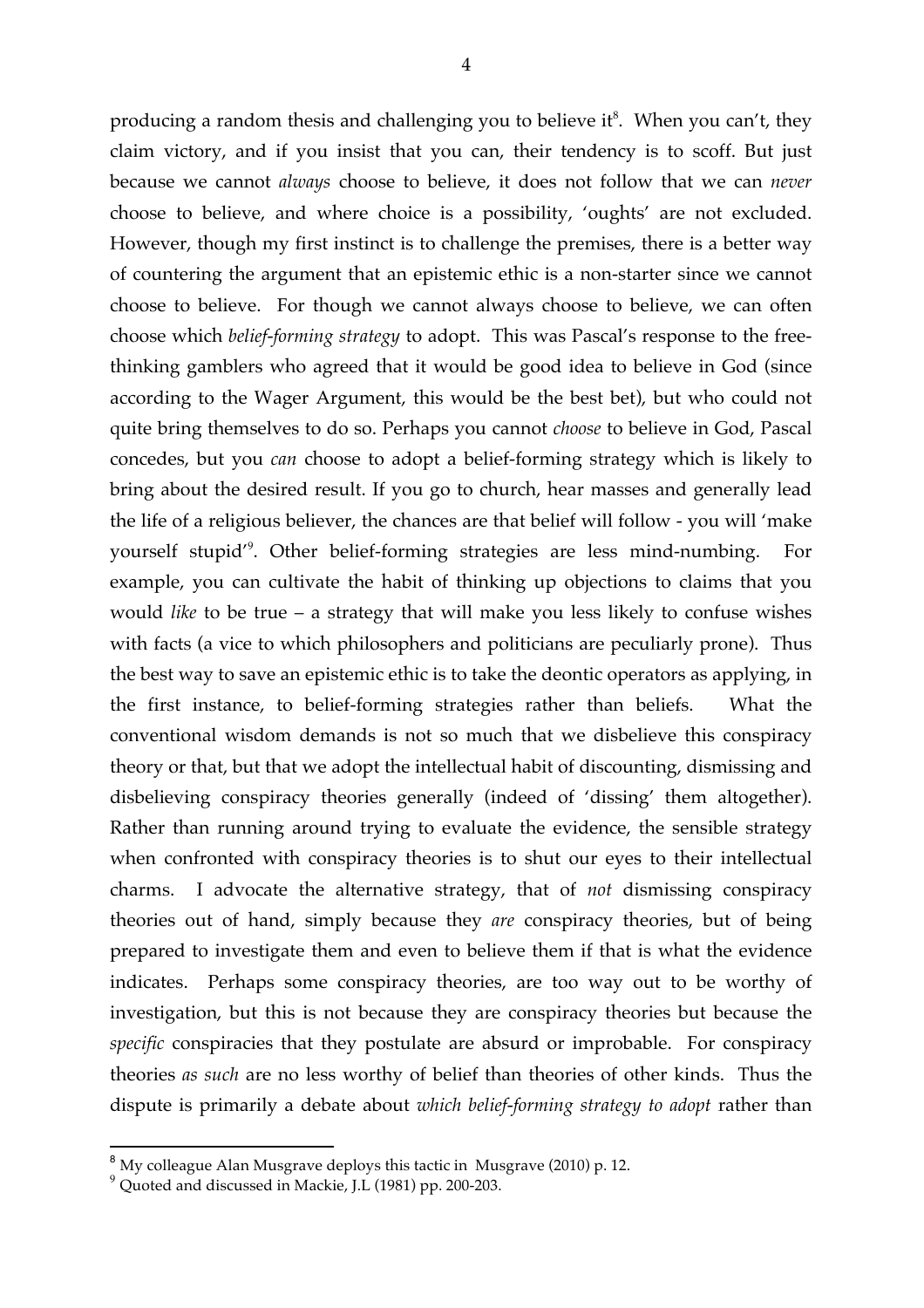*which claims to believe*. Hence we can discuss the question sensibly as in issue in the ethics of belief, even if we grant, what seems to me to be false, that we cannot choose to believe. For even if our *beliefs* are not directly under our control, our *belief-forming strategies* often are.

But what is the status of these epistemic 'oughts'? Are they categorical imperatives (Requirements of Reason) or hypothetical imperatives pointing out the means to achieve some widely shared but intellectually optional end, such as achieving an adequate understanding of the world? I incline to the latter view, though I suspect it would be a difficult business to specify the precise ends to which a respectable epistemic 'ought' prescribes the means. But whatever the precise status of epistemic 'oughts', the claim that we rationally *ought* to adopt a belief-forming strategy (such as *not believing in* or *not enquiring into* conspiracy theories), would appear to presuppose that the strategy in question is conducive to truth and the avoidance of error, at least under a wide range of circumstances. Thus the rationale for the strategy of conspiratorial skepticism is that it is more likely to get it right or less likely to get it wrong than its epistemic rivals. It rests on the presumption that conspiracy theories are unlikely to be true, in fact *so* unlikely that they are generally not worth discussing. Indeed, it requires something stronger than the simple assumption that conspiracy theories, as such, are unlikely to be true. The space of possible theories is large; the space of true theories, small. But it would be silly to conclude from this that we ought to abstain from theorizing to avoid the risk of error (the official position of the ancient Skeptics). The fact that *theories in general* are more likely to be false than true does not mean that we should give up theorizing or enquiring into theories. By the same token, the fact that *conspiracy theories* are more likely to be false than true does not entail that we should give up *conspiracy* theorizing or enquiring into *conspiracy* theories. For *that* to be a sensible strategy we would have to suppose that conspiracy theories are much *more* likely to be false than their non-conspiratorial rivals. And since he seems to think that we *ought not* to believe or enquire into conspiracy theories, that is, presumably, the opinion of Tony Blair and the pundits of the conventional wisdom who seem to agree with him.

#### **2) What is a Conspiracy Theory?**

So what is a conspiracy theory? In my book a conspiracy theory is simply a theory which posits a conspiracy – that is a secret plan on the part of some group to influence events by partly secret means. The conspiracy does not have to be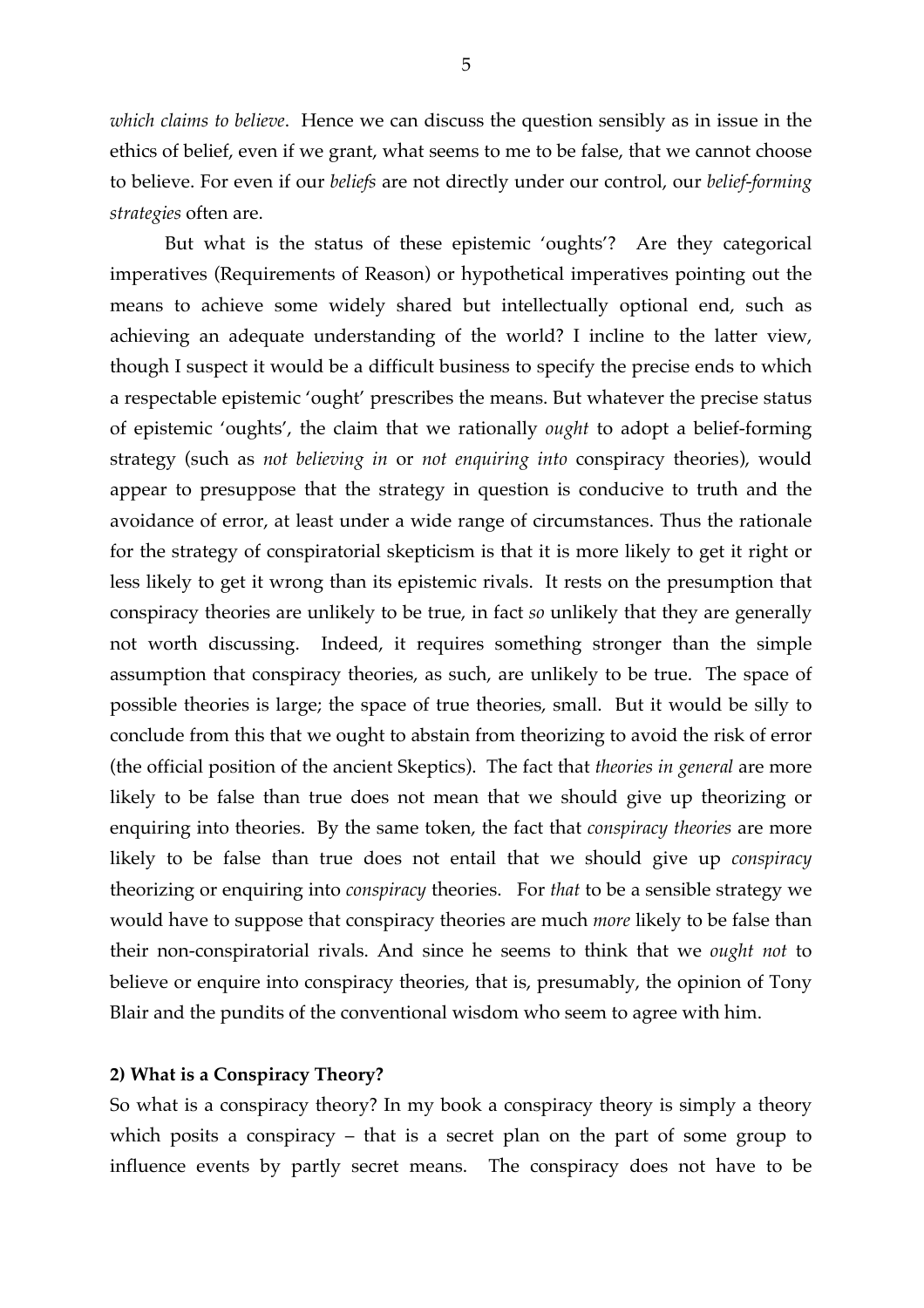successful for the theory to count as a conspiracy theory nor do the plans of the conspirators have to stay secret. A conspiracy does not cease to be a conspiracy if it fails to achieve its objectives. Hence, a theory which *postulates* a conspiracy does not cease to be a conspiracy *theory* if the conspiracy that it postulates has failed to achieve its *alleged* objectives. If we explain some event as due, in part, to a conspiracy, we do not have to assume that the plotters conspired to bring about that very event since the best-laid plans of mice and conspirators gang aft agley. The conspiracy to burglarize the Democratic Party offices in the Watergate Building was a conspiracy to burglarize the Democratic Party offices *and get away with it*, not a conspiracy to burglarize the Democratic Party offices *and get caught.* The idea was to *help* the President, not to bring about his downfall. The idea of the cover-up was to conceal the White House's complicity in the affair not to involve the President in a criminal conspiracy that would ultimately force him to resign just one jump ahead of a House vote for impeachment. Thus the cock-up theory of history - the idea that much of history is to be explained in terms of cock-ups of some kind - is not incompatible with the thesis that *some* historical events are *also* due to conspiracies. If you are not trying to do something you can't cock it up, and sometimes the schemes that historical actors manage to cock up have been planned and partly executed in secret. Failed conspiracies have had a major impact on history: witness not only Watergate but the disastrous attempt by the Communist old guard to halt or reverse Gorbachev's reforms by kidnapping and coercing him, a conspiracy which led to the collapse of Communism, the very reverse of what the conspirators intended. Both Watergate and the Gorbachev kidnapping were cock-ups on a truly epic scale but they were both also due to conspiracies. (See Pigden (1995/2006a) where this point is argued at length.)

Although a conspiracy theory requires a secret plan, the alleged plan does not have to *stay* secret for the theory to count as a conspiracy theory. Since a conspiracy does not cease to be a conspiracy if the secret plot subsequently becomes public, a conspiracy *theory* does not cease to be a conspiracy *theory* if what were *once* secret plans have ceased to be secret. When Brutus and Cassius plotted to murder Caesar, they did so in secret since a public plot would have been foiled. But once the deed was done, they gloried very publicly in the fulfillment of their hitherto secret plans:

**Brutus:** Stoop, Romans, stoop, And let us bathe our hands in Caesar's blood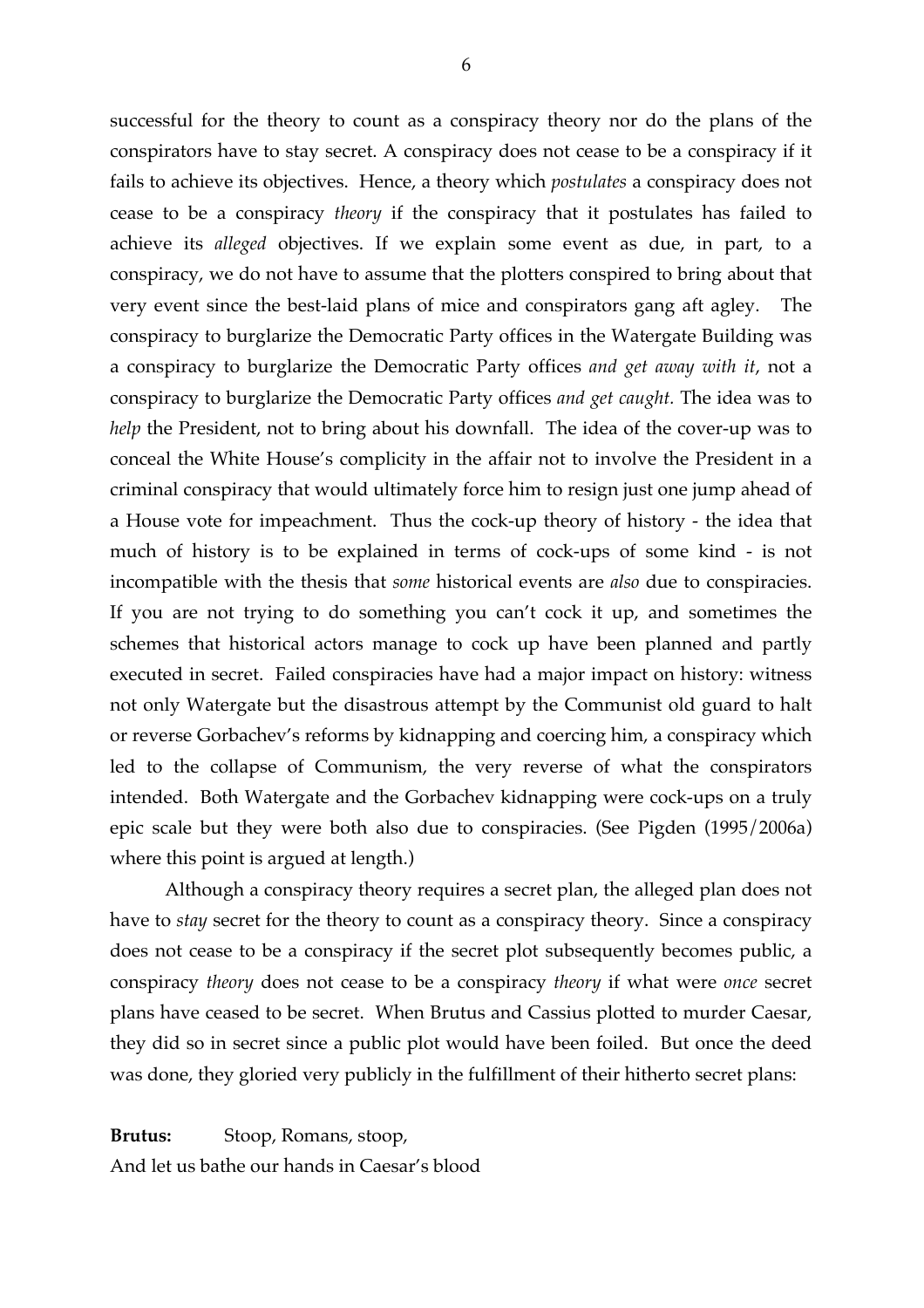Up to the elbows, and besmear our swords: Then walk we forth, even to the market-place, And, waving our red weapons o'er our heads, Let's all cry 'Peace, freedom and liberty!'<sup>10</sup>

This rather gory piece of political theatre did not falsify the claim that Brutus, Cassius and their confederates had conspired to stab Caesar. Hence the theory that they had done so did not cease to be a conspiracy theory once it had been bloodily and publicly confirmed.

Finally, a theory, in my book, is a more or less organized body of propositions designed to explain some alleged facts. Theories can be true or false, sensible or silly, and when they are sufficiently well-confirmed, they can rise to the dignity of knowledge. Indeed in common parlance we can even talk about *proving* theories, though this is a usage that would shock true Popperians. Thus to call something a theory is *not* to suggest that it is tentative, speculative or unproven, (though many theories are, of course, tentative, speculative or unproven). Hence to say that a theory has been proven is not to suggest that it has ceased to be a theory. True theories and false theories, well-confirmed theories and decisively refuted theories are all of them, nonetheless *theories*.

So much for my definition, which (please note) does not, *by itself* entail that conspiracy theories either are or are not irrational. But once this definition is combined with some obvious facts, we arrive at some interesting conclusions.

# **3) If You Are Not a Conspiracy Theorist, Then You Are an Idiot**

If a conspiracy theory is simply a theory that posits a conspiracy, then every politically and historically literate person is a big-time conspiracy theorist, since every such person subscribes to a vast range of conspiracy theories. That is, historically literate people believe organized bodies of propositions that explain alleged facts by positing conspiracies. For there are many facts which admit of no non-conspiratorial explanation and many conspiracy theories that are sufficiently well-established to qualify as knowledge. This affords us a *deductive* argument for the claim that it is not irrational to believe in some conspiracy theories, an argument that proceeds from premises that it is difficult to rationally deny:

<sup>10</sup> Shakespeare, *Julius Caesar*, III.i. Shakespeare is dramatizing real-life events.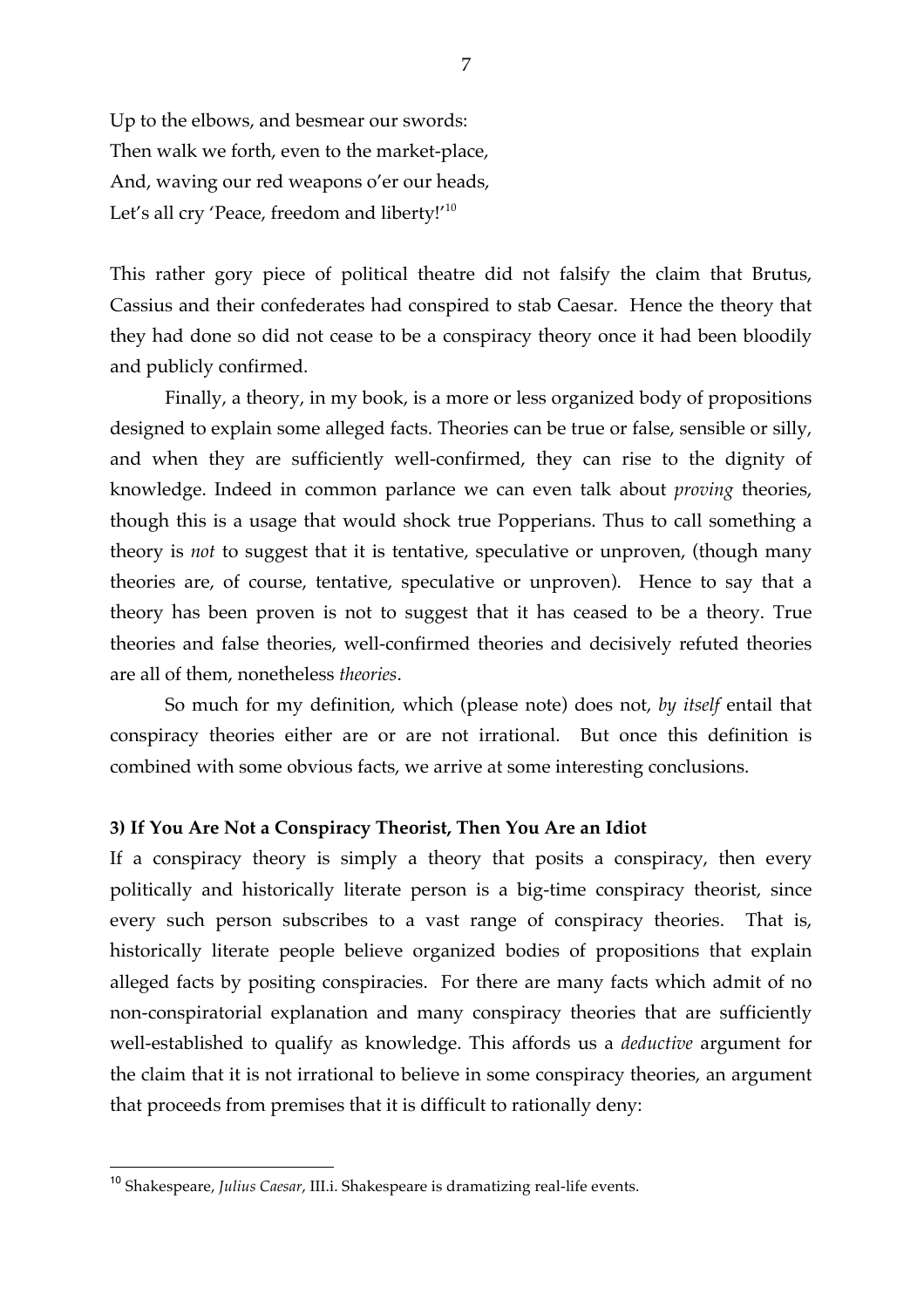# **Argument A**

a) A conspiracy theory is a theory that explains some event or events as due in part to a conspiracy, that is, to a secret plan to influence events by partly secret means.

b) Every historically and politically literate person employs the strategy of sometimes believing (and sometimes being prepared to believe) conspiracy theories.

c) It is not irrational to employ a belief-forming strategy that every historically and politically literate person employs.

Therefore

d) It is not irrational to employ the strategy of sometimes believing (and sometimes being prepared to believe) conspiracy theories.

Premise a) is simply a neutral non-question-begging definition of a conspiracy theory - that is, a definition that has *not* been carefully rigged so as to make conspiracy theories come out as irrational. I defer the defense of premise b) to §4, but it depends upon the fairly obvious fact that both history and the nightly news are choc-a-bloc with conspiracies, many of them proved beyond all reasonable doubt. Thus anyone who does not believe that history and the nightly news have been systematically faked, believes in a huge number of conspiracy theories and is therefore a big-time conspiracy theorist. And if you *do* believe that history and the nightly news have been systematically faked, this presupposes a massive and malevolent conspiracy to deceive us all. Hence my proof that you, dear Reader, are conspiracy theorist, whether you realize it or not:

# **Argument B**

*Premise* I: Unless you believe that the reports of history books and the nightly news are largely false, you are a conspiracy theorist (since history and the nightly news are choc-a-bloc-with conspiracies). *Premise* II: If you *do* believe that the reports of history books and the nightly news are largely false, you are a conspiracy theorist (since your presumably believe that somebody has conspired to fake them). *Conclusion:* You are a conspiracy theorist<sup>11</sup>.

<sup>&</sup>lt;sup>11</sup> See Coady (2007) p. 193 who is stating a bit more formally an argument that I develop in Pigden (2006b)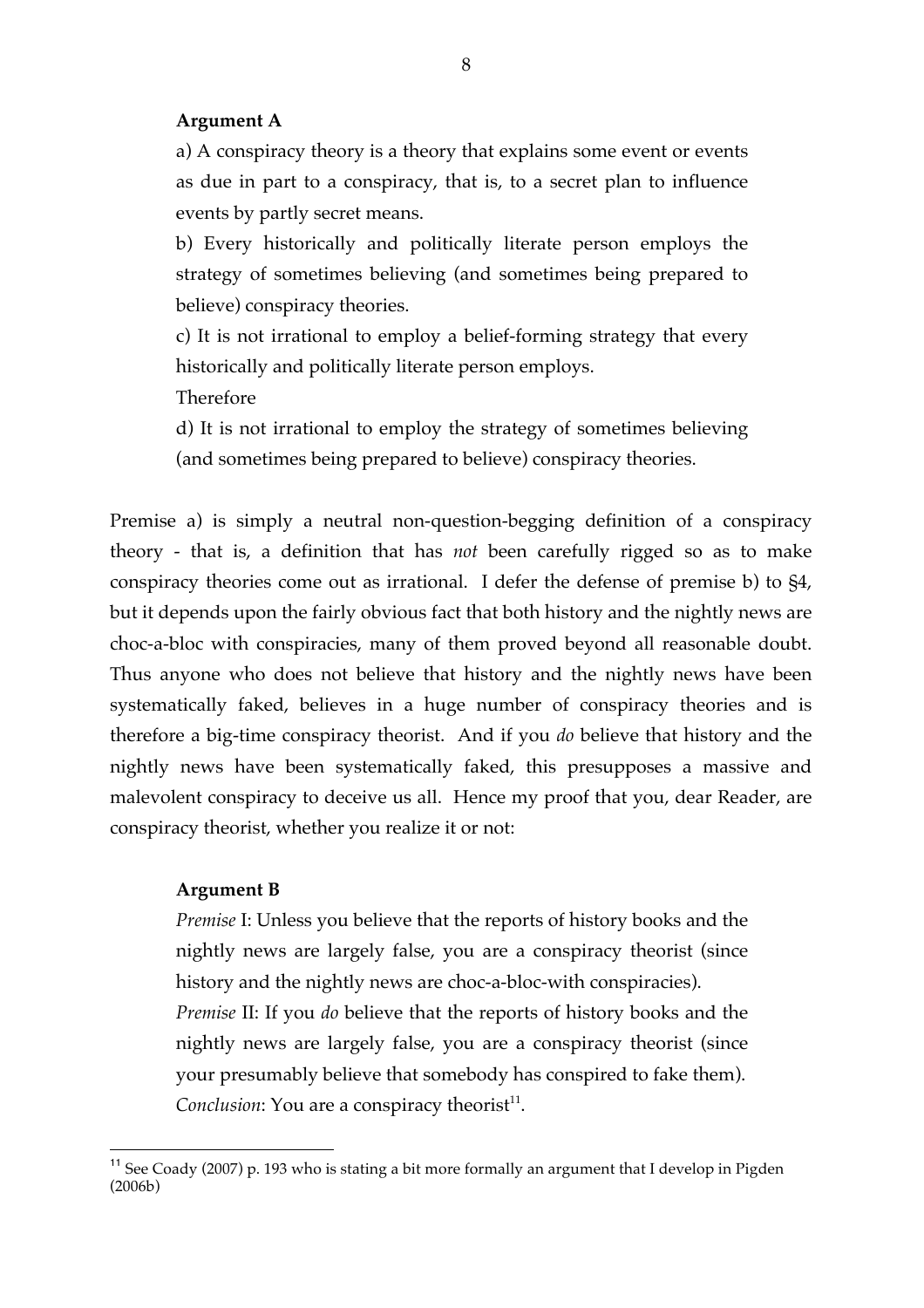The only people *not* impaled on the horns of this dilemma are idiots in the Greek sense of the word - people who take so slight an interest in public affairs that they have no opinion as to whether history and the nightly news have been systematically falsified or not. Hence my subheading: *if you are not a conspiracy theorist, then you are an idiot*. Of course you can be a conspiracy theorist and *still* be an idiot in either the Greek or the modern senses of the word, but the only way to avoid being a conspiracy theorist of *some* kind is to wrap yourself in a such thick shroud of ignorance and insensibility, as to render yourself incapable of political thought or action. At any rate, my dilemma vindicates premise b) of Argument A. Every historically and politically literate person believes and is prepared to believe some conspiracy theories, since both history and the nightly news present many conspiracy theories as facts and others as reasonable hypotheses. You can't be a politically or historically literate person unless you think that although history and the nightly news may have been distorted, they have *not* been systematically faked, that is, that they are reasonably reliable. So every historically and politically literate person believes that *some* of the conspiracies reported by history and the nightly news are real, and thus that the corresponding conspiracy theories are true. It is therefore a condition of being a politically and historically literate person that you accept some conspiracy theories. This vindicates Premise b) of Argument A, namely that every historically and politically literate person employs the strategy of sometimes believing (and sometimes being prepared to believe) conspiracy theories of some kind.

What about Premise c) - that it is not irrational to employ a belief-forming strategy that every historically and politically literate person employs? It seems to me that this is difficult to deny. No doubt there are *some* strategies employed by *many* historically and politically literate people that are genuinely irrational. But though it is possible for a strategy employed by *many* historically and politically literate people to be irrational, it is surely absurd to suppose that a strategy that they *all* employ (and *must* employ to retain their titles to historical and political literacy) is an irrational strategy. Thus premises a), b) and c) deliver the conclusion  $d$ ) - that it is not irrational to employ the strategy of sometimes believing (and sometimes being prepared to believe) conspiracy theories.

Let me stress again that Argument A is deductively valid. If the premises are true then the conclusion is true too. So if you reject the conclusion as false you must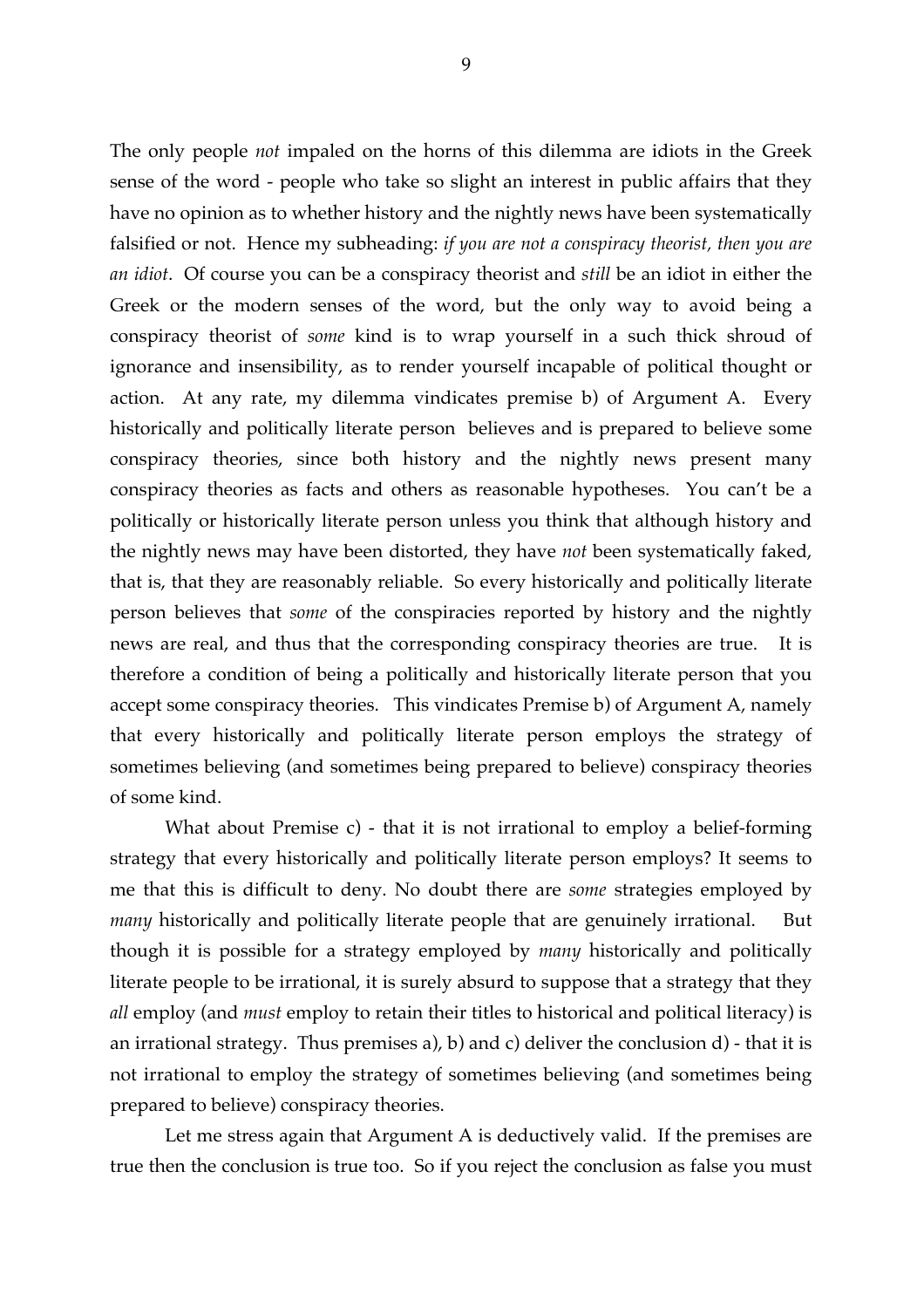reject one of the premises. But b) and c) seem pretty safe. Given my definition of a conspiracy theory, history and the nightly news are both replete with conspiracy theories. Thus you can only avoid being a conspiracy theorist by either systematically disbelieving both history and the nightly news or by ignoring them altogether (and thereby lapsing into political idiocy). Neither of these is an option for the historically and politically literate person, hence all historically politically and literate people are conspiracy theorists. To suppose that c) is false is to suppose there are things which every historically and politically literate person does which no rational person ought to do, that is that *every* historically and politically literate person is irrational. I take a dim view of our intellectual elites, but even I don't suppose that irrationality is as quite as ubiquitous as that! This means that the only premise that is at all problematic is premise a) which simply defines a conspiracy theory as a theory which posits a conspiracy. I have already argued for this definition in §2 and I shall defend it further in §§5 and 6. All I shall say now is that even those who employ 'conspiracy theory' as a term of intellectual abuse often seem to be using this definition in practice. What is the *criterion* for a theory to count as a conspiracy theory according to politicians and polemicists such as Blair? Usually it is enough that it a theory that posits a conspiracy (though the pundits of the conventional wisdom tend only to apply the term to theories they find inconvenient). Thus we have a deductive argument from hard-to-deny premises to the conclusion that it is not irrational to adopt the strategy of sometimes believing in conspiracy theories. And this contradicts the conventional wisdom, which seems to suggest that it is.

Indeed we can go further. There is a deductive argument from premises that are likewise difficult to deny to a much stronger conclusion, namely that the *opposite* strategy, suggested (though not consistently followed) by the pundits of the conventional wisdom - the strategy of systematically doubting, disbelieving and refusing to investigate conspiracy theories simply because they *are* conspiracy theories - is, itself, irrational.

# **Argument C**

a) Many conspiracy theories (as I have defined them) are not only true but importantly true (the kind of thing that the citizen of a democratic country needs to know about) [Premise to be established in §4.]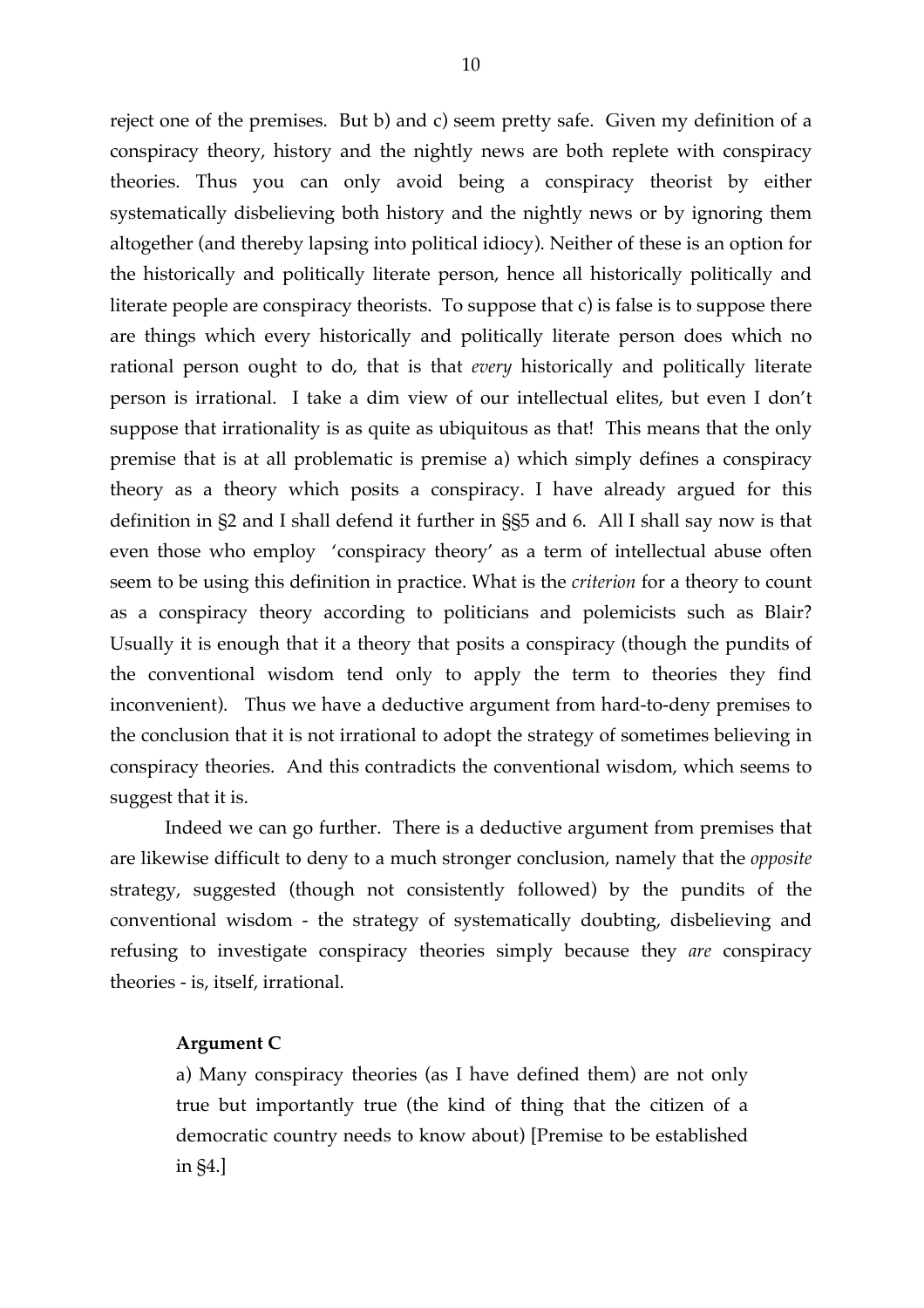b) The strategy of systematically doubting, disbelieving and refusing to investigate conspiracy theories simply because they *are* conspiracy theories would inhibit us from believing or investigating conspiracy theories. [Premise - an obvious point that needs no argument.]

c) Therefore the strategy of systematically doubting, disbelieving and refusing to investigate conspiracy theories simply because they *are* conspiracy theories would inhibit us from believing or investigating some theories that are not only true but importantly true. [From premises a) and b)]

d) A belief-forming strategy that would inhibit us from believing or investigating theories that are not only true but importantly true is irrational. [Premise: I take it that some such principle as this would be part of any plausible ethics of belief.]

e) The belief-forming strategy of systematically doubting, disbelieving and refusing to investigate conspiracy theories simply because they *are* conspiracy theories is irrational. [From c) and d) resting on premises a) b) and d).]

This argument too is deductively valid: if the premises are true the conclusion must be true too. But the only controversial premise is premise a). Hence if premise a) is true, it is not just rational, on occasion, to investigate and believe in conspiracy theories - it is *ir*rational to follow the *opposite* strategy, the strategy, recommended by the conventional wisdom, of systematically doubting, disbelieving and refusing to investigate theories which posit conspiracies. So is premise a) correct? Are there conspiracy theories that are not only true but importantly true? The answer is obviously *yes*.

# **4) History is not Bunk**

It is difficult, if not impossible, to mount a *coup* without conspiring, a point that is evident to all. Hence anyone who believes there are such things as *coups* must subscribe to a set of conspiracy theories however vague. Although some assassinations are due to 'lone gunmen', many are group efforts, and the efforts of those groups are usually planned in secret. (Had the plans of Brutus and Cassius been public, Caesar could have avoided the Senate House or arrested the potential murderers before they struck.) Thus anyone who knows anything about the Ides of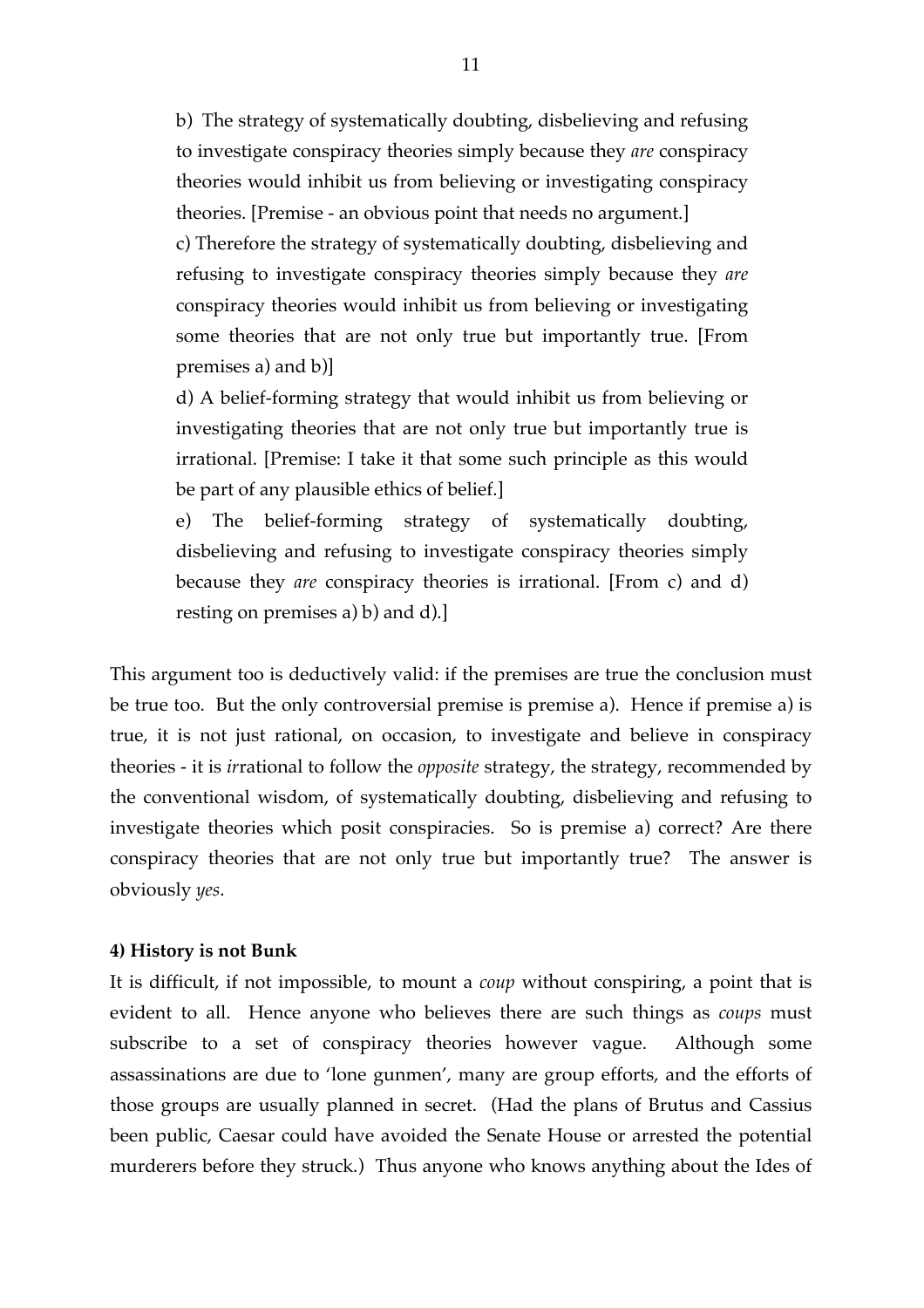March or the assassinations of Arch-Duke Franz Ferdinand or Tsar Alexander II is bound to subscribe to a conspiracy theory, and hence to be a conspiracy theorist. But *coups* and assassinations are not even the half of it. Disappearances are usually conspiratorial affairs, since if you want to disappear someone, you had better not let them know when you are coming. Of course, it can add to the fun if you let your victims know, in a general way, that somebody is out to get them (and many goons indulge this pleasure with threatening phone calls and other such 'warnings'), but if you are a member of a goon squad it is good idea to conceal your identity as well as your precise plans. And if you are organizing a *campaign* of disappearances, it as well to keep your activities secret. After all, picking up your political opponents and having them jailed, tortured or executed is generally regarded as not quite nice, particularly on the part of Presidents and Prime Ministers. And you can never be *quite* sure that some tedious do-gooder from the International Criminal Court won't catch up with you in the end*.* Much the same considerations apply if you plan to clean up the city by butchering the local street kids, a strategy that has been pursued in the past in Guatemala<sup>12</sup>, Brazil<sup>13</sup> and Honduras<sup>14</sup>. Indeed, mass killings generally are often planned and partly executed in secret, the Holocaust being the supreme example, though one might also cite Stalin's purges. It is strange to suppose the massacre of millions of people could be not only planned but largely executed in secret, but that is the way it was. Hannah Arendt, a Jewish activist with a passionate interest in politics, and as well informed as private person was likely to be, did not hear about 'Auschwitz' (by which, I presume she means the Nazi extermination program generally) until 1943, and did not regard it as a proven fact until six months later.<sup>15</sup> If, like Chiang Kai-shek in 1927<sup>16</sup>, you want to massacre your erstwhile Communist allies with the aid of the local gangsters, then it is best not to publicize your plans. If, like the 'Young Marshal', Zhang Xueliang, in X'ian 1937<sup>17</sup>, you plan to kidnap the Head of State with a view to coercing him into changing his policy, you had better not let him know in advance, and the operation had better be *begun* in secret to maximize the chance of success. Even at the everyday level of democratic

<sup>12</sup> See Amnesty International

http://www.amnesty.org/en/library/asset/AMR34/024/1992/en/51979676-edc2-11dd-a95bfd9a617f028f/amr340241992en.html

<sup>&</sup>lt;sup>13</sup> See Amnesty International

http://www.amnesty.org/en/library/asset/ACT31/002/1992/en/1145109d-ed9d-11dd-9ad7- 350fb2522bdb/act310021992en.pdf

<sup>&</sup>lt;sup>14</sup> http://www.hrea.org/lists/child-rights/markup/msg00138.html<br><sup>15</sup> See Arendt, Hannah 'What Remains? The Language Remains' in Baehr ed. (2000), p. 13.<br><sup>16</sup> See Fenbv (2003) ch. 9.

<sup>&</sup>lt;sup>17</sup> See Fenby (2003) pp. 1-18.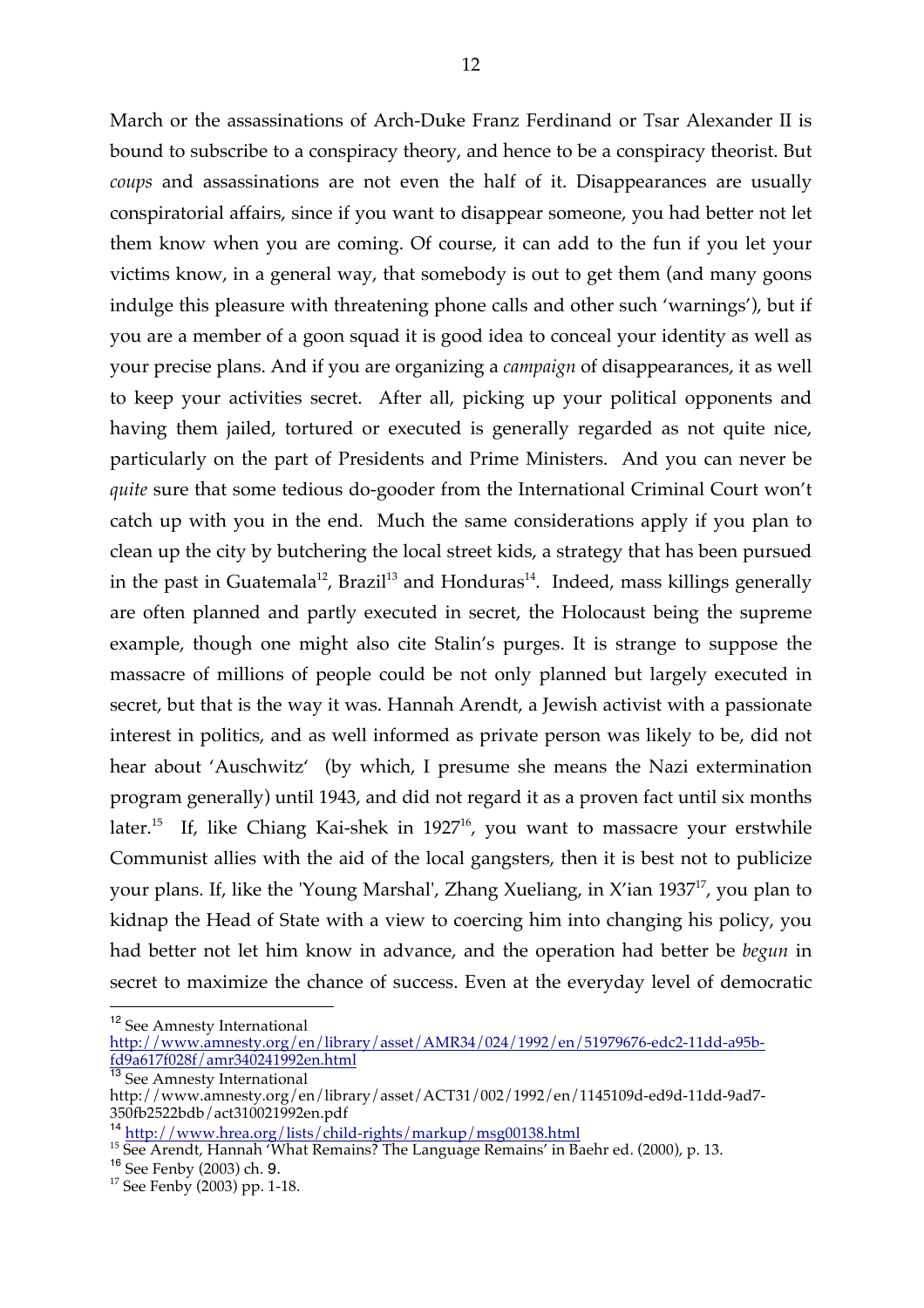politics, conspiracies are not uncommon. If my party leader is trailing in the polls and I am planning a leadership 'spill', I had best not let her know until I have a substantial number of MPs behind me. There is usually a good deal of secret plotting and furtive feeling out of potential supporters before a leadership challenge erupts into the open. In many countries it is not unknown for politicians and state officials to take bribes and misappropriate pubic funds. For obvious reasons, these activities are usually planned and executed in secret. Thus if you believe in such things you must be a conspiracy theorist of sorts, even if you are hazy about the details. Even in the small change of commercial life, conspiracies abound, a point acknowledged by Adam Smith, whose belief in he invisible hand of the market did not entail skepticism abut the invisible hands of individual conspirators: 'People of the same trade seldom meet together, even for merriment and diversion, but the conversation ends in a conspiracy against the publick, or in some contrivance to raise prices<sup>18</sup>. 'Masters too sometimes enter into particular combinations to sink the wages of labour even below this [actual] rate. These are always conducted with the utmost silence and secrecy, till the moment of execution'.<sup>19</sup> But I need not belabor a point that I have argued at length elsewhere<sup>20</sup>. History and the nightly news (not to mention common sense) all tell the same tale - *people often conspire*. Hence there is no reason to think that theories which postulate conspiracies are *much* more likely to be false than theories which explain the same events *without* the aid of conspiracies. Indeed there are many events for which there is no sane *non*-conspiratorial explanation. The Young Marshal's men did not individually decide without prior consultation to kidnap Chiang that day at X'ian in 1937, and if Mary, Queen of Scots, did not conspire to murder Lord Darnley at Kirk o' Fields in 1567, then somebody else did.

This suggests three conclusions:

I) *If conspiracy theories are theories which posit conspiracies*, then the epistemic principle that, conspiracy theories *as such* ought not to be believed or even investigated is *absurd*. It only makes sense on the assumption that conspiracy theories are *much* more likely to be false

 <sup>18</sup> Smith (1981) *An Inquiry into the Causes of the Wealth of Nations*, vol. 1, p. 135.

<sup>19</sup> Smith (1981) *An Inquiry into the Causes of the Wealth of Nations*, vol. 1, p.84

<sup>20</sup> See Coady ed. (2006) pp. 17-18, 34-38, 157-60 & 161-162.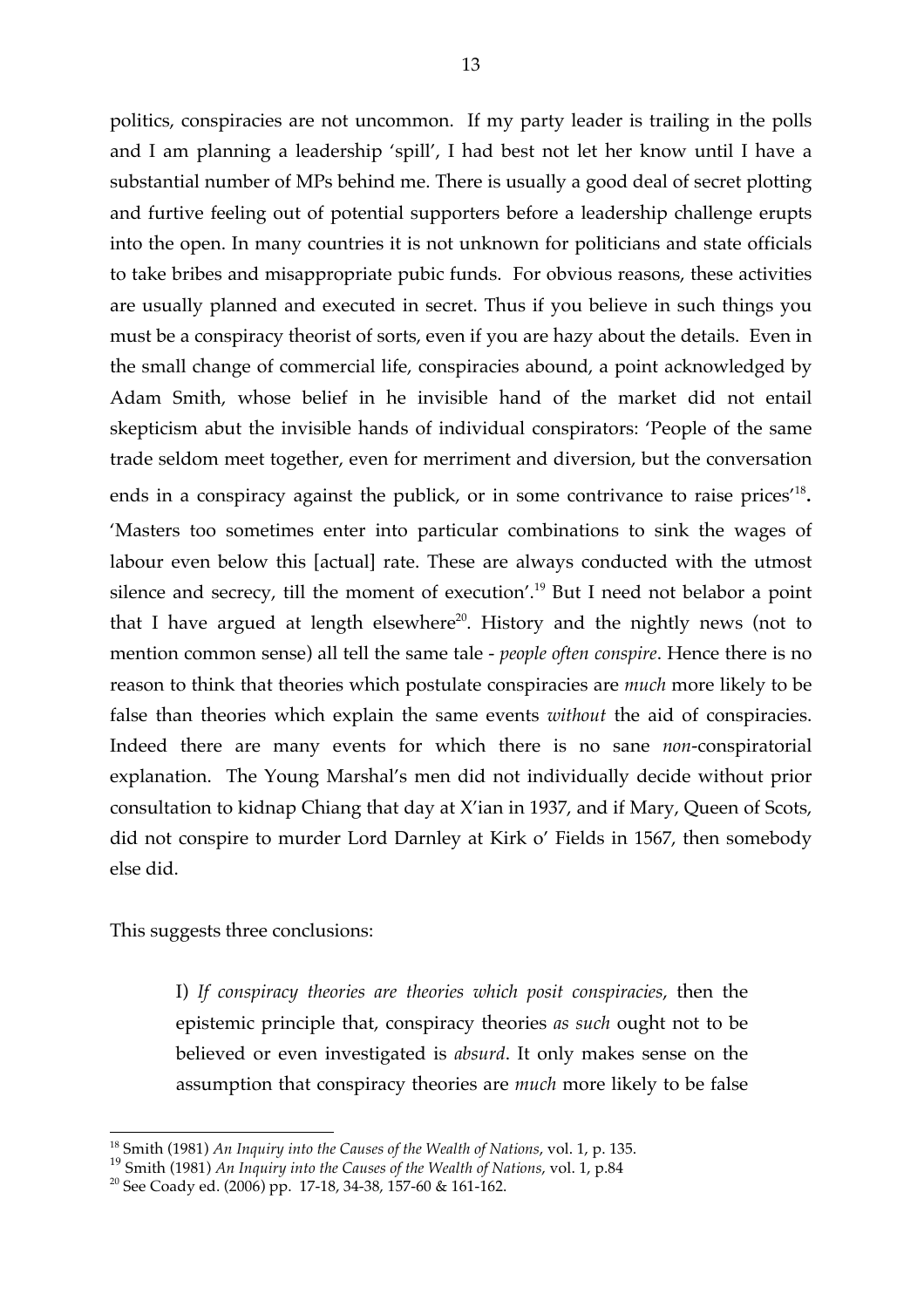than their non-conspiratorial rivals and this assumption is *false*. The ploy of dismissing critical allegations as conspiracy theories is not intellectually respectable, whatever the conventional wisdom may say.

If I manage to convince the learned and the semi-learned worlds of this (not just academics, but journalists and the punditocracy) I shall not have lived in vain. For the idea that conspiracy theories *as such* are intellectually suspect helps conspirators, quite literally, to get away with murder (of which killing people in an unjust war is an instance). If George Bush *did* seriously propose the bombing of al-Jazeera, then the former President of the United States is the kind of man who was prepared to murder journalists for putting out news stories that he happened to dislike. And if there is evidence of this, which apparently there is, then it ought to be investigated. An epistemic principle that can help shield a politician from such an investigation is not merely ridiculous (though it is, of course ridiculous) – it's a threat to the common weal.

But important as this is, there are more interesting points to note. Brian Keeley (1999) contends that certain sorts of conspiracy theories ought not to be believed, not just because they are unlikely, but because to believe them would be to commit a sort of epistemic suicide. Following C.A.J. Coady, he argues that much of what we know, we know on the basis of testimony. If testimony is not largely reliable then we know virtually nothing. To suppose that testimony is largely unreliable is to suppose that we know virtually nothing, and this is something that we rationally ought not to believe. He then goes on to claim that many conspiracy theories - at least many that are castigated as such – require such a large amount of lying by so many people that they call testimony itself into question. To believe them is to suppose that testimony is largely unreliable and this is something that we ought not to believe. Therefore there are many conspiracy theories that we ought not to believe and the conventional wisdom is not so silly after all.

This argument has two premises – a) the epistemic principle that we ought not to believe a thesis which requires such extensive lying as to call testimony into question, and b) the factual claim that many conspiracy theories require so much coordinated lying by so many people as to do precisely this. The first is dubious, the second false. But what I want to argue *now* is that the boot is on the other foot.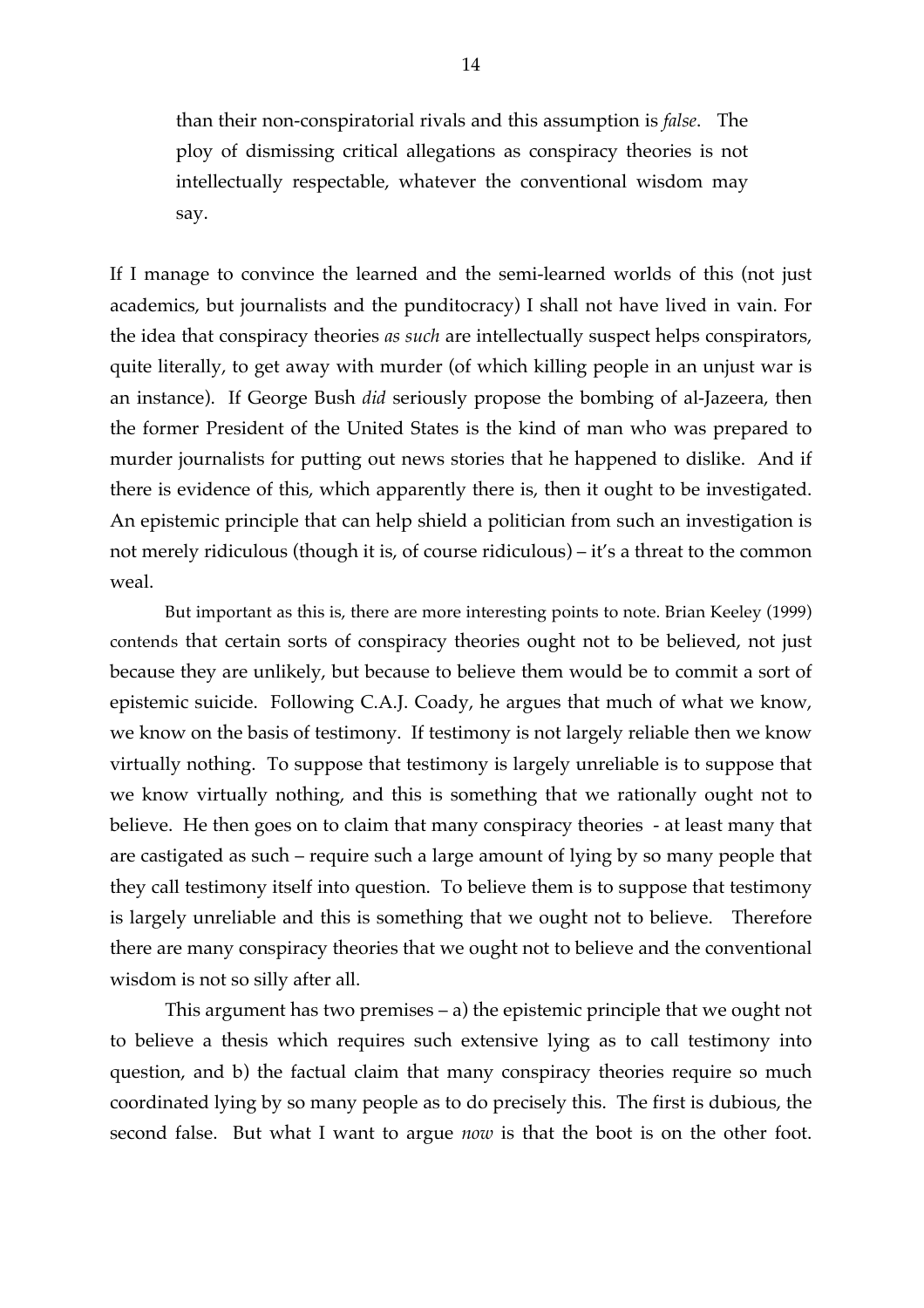There are better reasons of essentially the same kind for rejecting the epistemic principle that by and large we *ought not believe or even investigate conspiracy theories.*

II) History, as we know it, both from documentary evidence and the best historians, is choc-a-bloc with conspiracies. Thus *if conspiracy theories are theories which posit conspiracies*, then to accept the conventional wisdom and adopt the principle that we ought not believe or investigate conspiracy theories would lead to the conclusion that *history is bunk*, that much of what we thought we knew is not only unbelievable, but not worth investigating. Much of recorded history would dissolve into a blur of inexplicable events, indeed events we should not even *try* to explain. To adopt this principle would be to commit historical suicide or at least selfmutilation, to make large chunks of history unbelievable and hence unknowable, since knowledge requires belief. It would maim, if not destroy, history as an intellectual discipline. But it is not rational to adopt an epistemic principle with such catastrophic consequences. Therefore it is not rational to suppose that we should not believe or even investigate conspiracy theories.

Perhaps it is worth stressing just how catastrophic this principle would be, if consistently practiced. (In fact nobody does this – rather people like Blair apply it in a haphazard way when it happens to suit their political purposes.) We would be entitled to believe that large quantities of gunpowder were discovered in the cellars of parliament in 1605, but not that Guy Fawkes and his confederates put it there, for that would be a *conspiracy theory*. We could accept that Lord Darnley died, but not that anybody killed him, since all the available explanations are *conspiracy theories*. We could accept that the 'Rightist-Trotskyite Bloc' was put on trial in 1938, but we could not allow ourselves to believe that they were either guilty or innocent, since both beliefs entail a *conspiracy*. (If they were guilty then there was a treasonable conspiracy of spies and wreckers at the heart of the Soviet State. If they were innocent, there was a tyrannical conspiracy on the part of Stalin and others to fabricate the appearance of conspiracy.) We could notice that a lot of communists were massacred in China in 1927, but we could not rationally suppose that Chiang and his Green Gang associates had conspired to kill them, for that would be a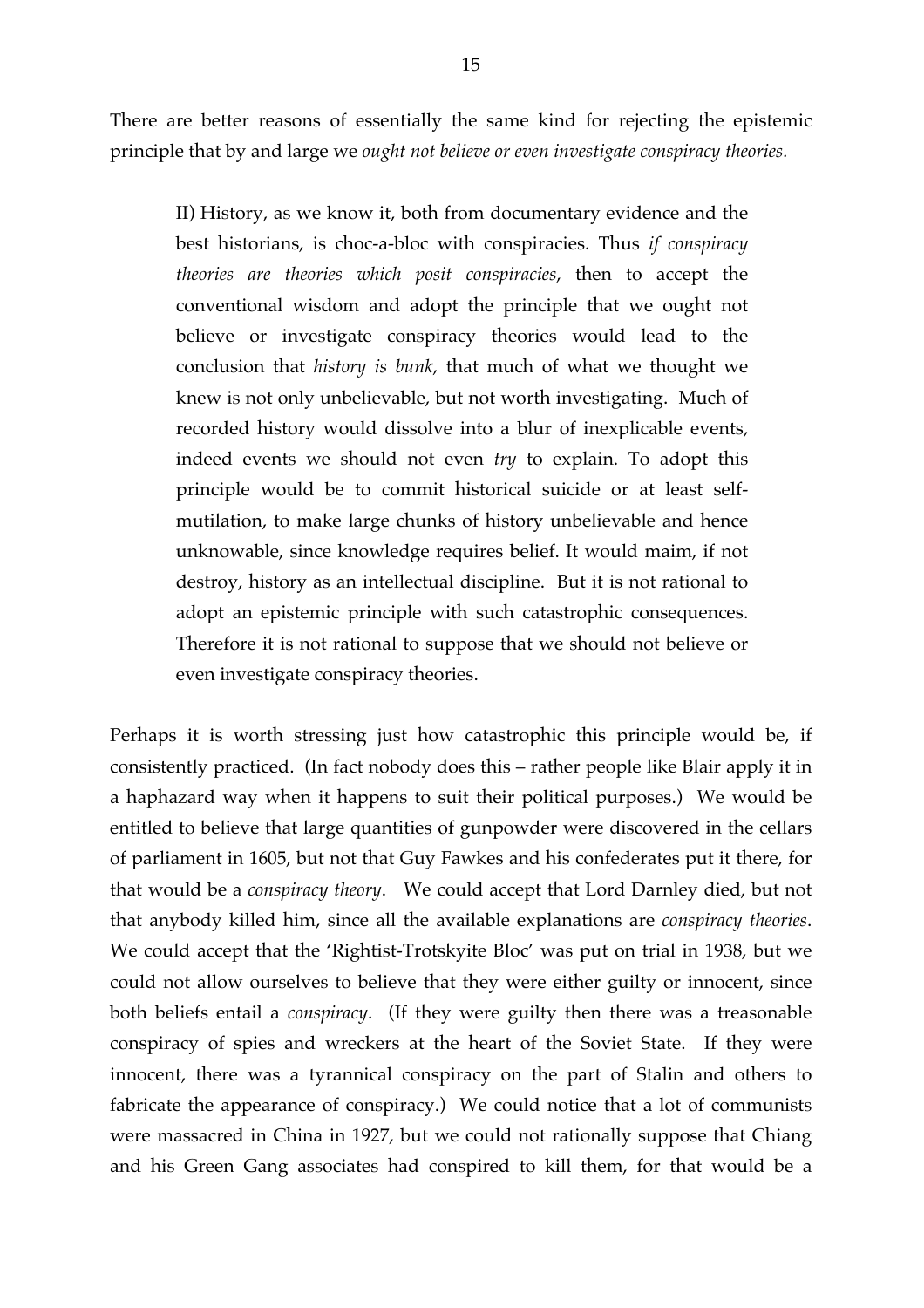*conspiracy theory*. We could accept that World War II took place, but not that the Nazis conspired to wage it since that would be a *conspiracy theory*. (Good news for some of the Nuremburg defendants!) We could accept that the Holocaust occurred but not that anyone, Hitler included, conspired to bring it about. Moreover we would not even be allowed to *investigate* these questions, since any answer we came up with would be something we were not entitled to believe. If the conventional wisdom is correct, and we ought not to believe conspiracy theories, then *history is bunk*, since it is largely unbelievable, the kind of thing that we are rationally required *not* to believe. But history is not bunk - much of it merits belief, and that includes the many conspiracy theories of which we have ample evidence. Thus the conventional wisdom is wrong and conspiracy theories need not be rejected simply because they are conspiracy theories $21$ .

What about my third conclusion? This concerns political crimes and current events, the recent rather than the remote past.

III) Most political crimes – from disappearances and illegal bombing campaigns down to breaking peaceniks' noses or burglarizing the campaign headquarters of the opposition party<sup>22</sup> – are the products of conspiracy. Thus *if conspiracy theories are theories which posit conspiracies*, then if we adopted the principle that we should not believe and should not investigate conspiracy theories, we could not hold anyone responsible for such crimes. For to do so would be to accept some conspiracy theory or other. This would be an *epistemic* disaster, since our understanding of the political scene would dissolve in a mist of skepticism broken by islands of obvious fact. (We could believe in the dead bodies but not that anyone had conspired to kill them; believe in

<sup>&</sup>lt;sup>21</sup> Here's an exercise for the reader. Get a second-hand copy of Fenby (2003) or Chang and Halliday, (2005). Then cut out all the references to actions planned and partly executed in secret. My guess is that you would have, in effect, a much shorter book, and that the parts which remained would be disjointed and unintelligible. That would be the history of  $20<sup>th</sup>$  Century China without conspiracy. <sup>22</sup> The Nixon administration was responsible for three of the above and probably connived at disappearances, at least in foreign parts (as Kissinger certainly did under Ford). But oddly enough, what brought the Nixon administration down was the Watergate Burglary and the ensuing cover-up, perhaps the least heinous of its many political crimes. For the illegal bombing campaign ('anything that flies, anything that moves'), see Shawcross (1986). For beating up peaceniks and burglarizing the opposition headquarters see Summers, (2000). On May 5<sup>th</sup> 1971, Nixon endorsed Haldeman's suggestion that they organize some 'thugs' from the Teamsters Union to 'beat the shit out of these people [the peaceniks] .. and smash some noses'. Abbie Hoffman's nose was duly smashed. See Summers (2000) pp. 356-357.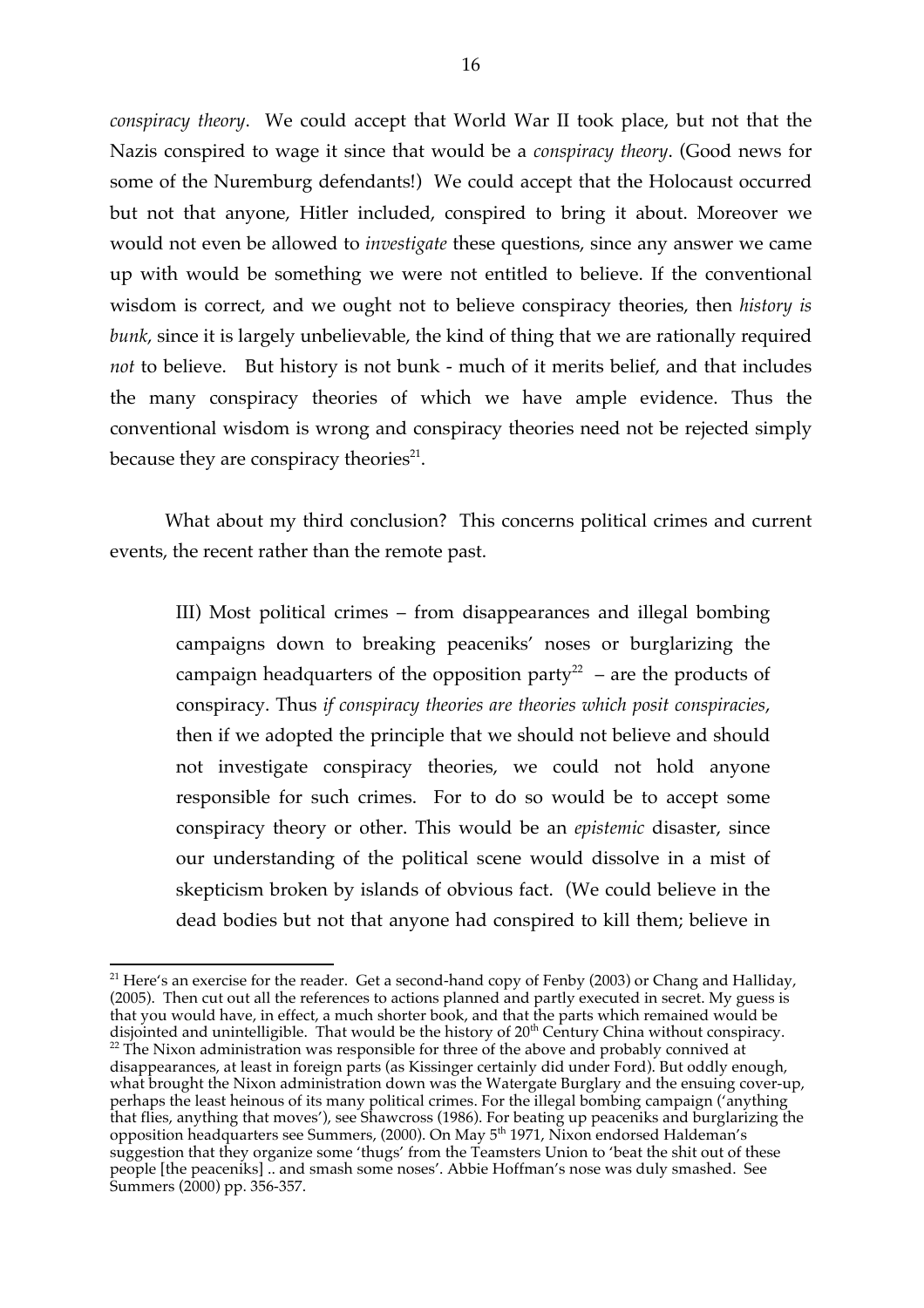the missing money, but not in the felonious theft.) And it would a *political* disaster, since it would confer immunity on political criminals of all sorts, from the perpetrators of genocide down to bribe-taking congressmen. (We could not punish people for crimes that we were not entitled to believe in or investigate.) Thus it would be both politically and epistemically irrational to adopt the strategy of not believing in and not investigating conspiracy theories. So the conventional wisdom is wrong, and it is *not* the case that we ought not to believe and ought not to investigate conspiracy theories. When it comes to conspiracy theories we are within our rights as rational beings not only to investigate them, but actually to believe in them, if that is what the evidence suggests.

Again it is worth stressing just how catastrophic the strategy of conspiratorial skepticism would be if, instead of using it from time to time to time to rubbish allegations that we find inconvenient, we actually used it *consistently*. To begin with the political world would be largely unintelligible. We would be officially debarred from understanding coups, or the crimes of terrorists as intentional actions, since in both cases the intentions behind the overt acts are formulated in secret. Hence they cannot be understood as intentional acts without resorting to conspiracy. We could all acknowledge that the bombs had gone off but we could not suppose that someone had planted them, since that would be *a conspiracy theory*. We could accept that two planes had hit the Twin Towers but we could not allow ourselves to suppose they had been hijacked and deliberately crashed, since that could not have happened without a conspiracy. The nightly news would be bobbing with islands of unintelligibility, since we would be officially debarred from understanding any action involving secret plans. (I defy anyone to make sense of recent events in Iraq without taking account of the orgy of plotting that undoubtedly goes on. Death squads don't advertise their plans, neither do guerillas, gangsters, terrorists or devious politicians.) We would be allowed to understand natural phenomena and open actions, openly arrived at. And we might even treat ourselves to unintended consequences provided these did not involve secret plotting. But we would be officially blind to covert actions and secret plans. This would not quite be epistemic suicide, since there are *some* events within the political sphere that we would be officially allowed to understand. But to adopt the strategy of conspiratorial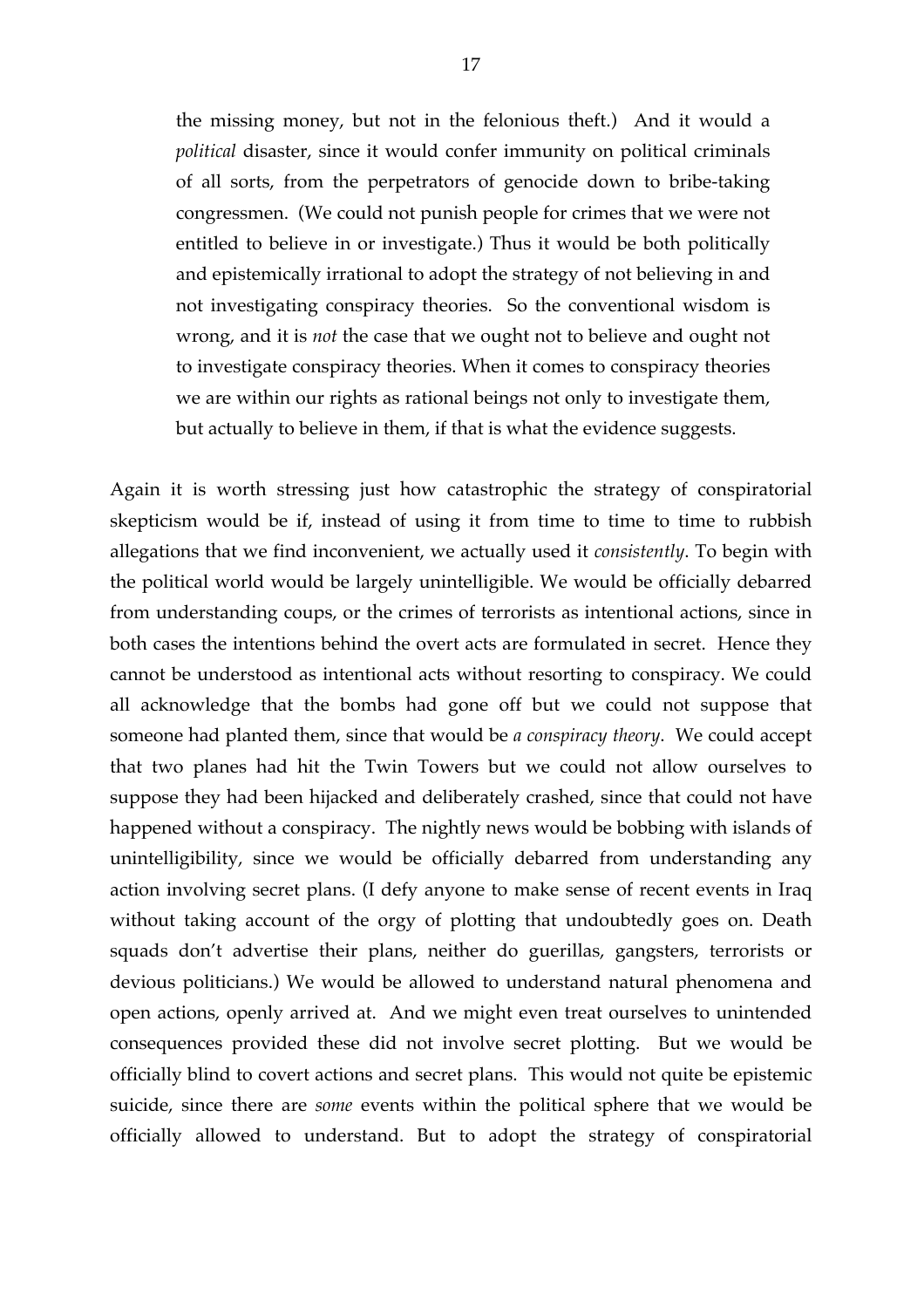skepticism would be the epistemic equivalent of self-mutilation and hence not a rational thing to do.

Epistemically disastrous as conspiratorial skepticism would be, its political consequences would be catastrophic. For when it comes to conspiracy we would be both officially blind and officially incurious. Under this regime, Woodward and Bernstein would not have been allowed to investigate Watergate, and even if they had, nobody would have been rationally entitled to believe their results. Nixon would have gotten away with his crimes. For if conspiracy theories were taboo, there could be no question of impeaching the President for 'high crimes and misdemeanors', since most of those high crimes and misdemeanors were planned and executed in secret. The career of an investigative journalist like Seymour Hersh would stand condemned as one long exercise in irrationality since investigative journalism largely consists of investigating conspiracies and exposing them to the public gaze. If it is irrational to check out conspiracy theories, then the investigative part is a crime against reason, and if it is irrational to believe them, then the journalistic part is a crime against reason too, since it often consists in writing up conspiracy theories so as to encourage belief in the reader.

The strategy of systematically disbelieving conspiracy theories would not just be bad for the democratic public - it would also be bad for historical agents. According to Jang and Halliday, in the last phases of the Chinese civil war, two of Chiang's leading generals, Hu Tsung-nan and Wei 'a Hundred Victories' Li-huang, were in fact Communist agents who betrayed their troops to the enemy<sup>23</sup>. Chiang made the mistake of trusting them (or at least of not distrusting them more than anyone else) but if the conspiracy skeptics were right this would have been the correct thing to do since to believe in their treachery would have been to buy in to a conspiracy theory. (The alternative non-conspiratorial theory would have been that their spectacular defeats were simply due to military incompetence, admittedly a common failing on the part Chiang's generals.) Machiavelli advises his prince 'not to be too concerned about conspiracies', but this is not because conspiracies are nonexistent or even rare (on the contrary 'experience demonstrates' that conspiracies are common) but because, if the prince is neither despised nor hated, they are unlikely to succeed. And of course the wise prince takes pains not be despised or hated<sup>24</sup>. A prince who systematically discounted conspiracy theories would be naked to the

 $23$  Chang and Halliday (2005), pp. 312-323

<sup>24</sup> Machiavelli (2005) *The Prince,* pp. *62-65.*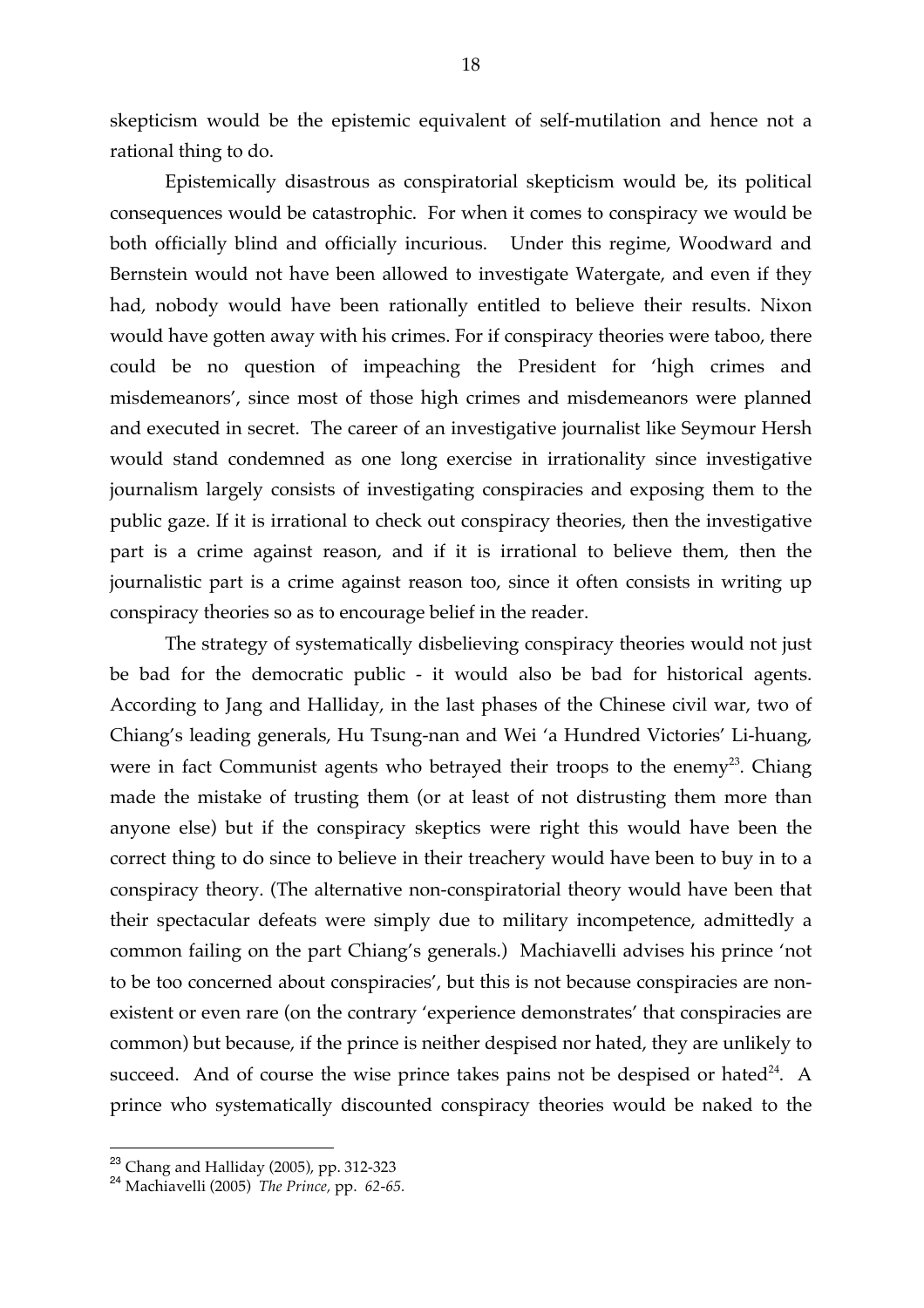schemes of his conspiratorial enemies. Henry V committed no epistemic crime when he believed the conspiracy theory suggested by the Earl of March, and foiled Lord Cambridge's plans to murder him at Southampton in 1415<sup>25</sup>. Indeed it would have been disastrous to have done otherwise.

One of the biggest problems with human rights abuses is impunity. Because the goons and their masters can usually get away with murder or (or worse<sup>26</sup>) they have no compelling reason to cease and desist. But since most human rights abuses are the products of conspiracy, if we adopted the strategy of neither investigating nor believing conspiracy theories, impunity would become rationally sacrosanct. We could not investigate human rights abuses since, for the most part, this involves investigating conspiracy theories, and even if we could, we could not condemn their perpetrators, since to do that we would have to accept a conspiracy theory. Conspiratorial skepticism would provide the torturers and killers with a charter of impunity since it would become an epistemic no-no to shine a light into the dark places where they commit their crimes. Terrorists too would be immune from investigation, let alone conviction, since their crimes are usually planned in secret.

More generally, it is a platitude of liberal democracy that the price of liberty is eternal vigilance. At least *part* of what this means is that we must beware of powerhungry politicians conspiring to deprive us of our liberties. But if we were not allowed to investigate conspiracy theories then our vigilance would be confined to the public actions of politicians rather than their secret plans. We would have become officially blind to some of the most serious threats to liberty. And even if we somehow discovered such a conspiracy we would not be allowed to *act* on that discovery, since we could not act on a theory we had debarred ourselves from believing. According to Edmund Burke, 'There is no safety for honest men except by believing all possible evil of evil men.<sup>'27</sup> But if the conventional wisdom is correct, we should not believe in the evil of evil men unless that evil is out in the open! Thus if you hate the freedoms of a democratic society, you should cultivate the opinion that conspiracy theories are unbelievable. Conversely, if you want to strike a blow

 <sup>25</sup> See Shakespeare *Henry V,* II.ii and Mortimer (2010), p. 206. Shakespeare omits to mention that Henry was tipped off by the Earl of March, the principal beneficiary of the plot.

 $26$  For example disappearing pregnant women and allowing them to give birth in prison before murdering them (sometimes by tossing them out of planes over the Atlantic) and then adopting out their children to childless members of the Security Services – an Argentine specialty during the 'Dirty War'.

<sup>27</sup> Burke (1992), p. 33.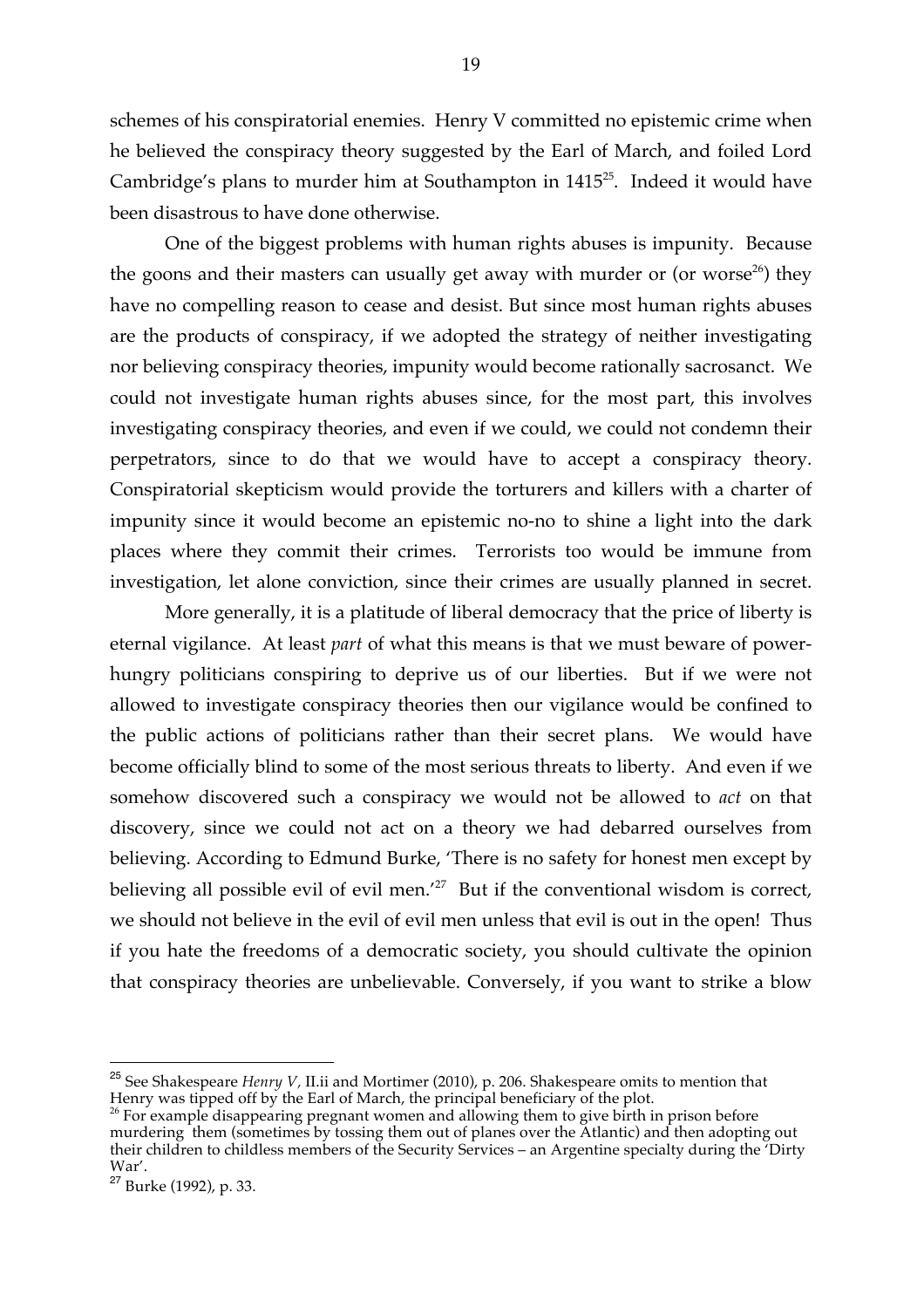for liberty (or if you want to be able to *see* the threats to liberty in order to be capable of striking a blow for it) this is a thesis you that should reject.

#### **5) What Then Does the Conspiracy-Skeptic Mean?**

If I am right, the conventional wisdom on conspiracy theories is not just misguided, but utterly absurd. For it implies an epistemic principle that flies in the face of history and would be politically catastrophic if put into practice. It would blind us to the machinations of torturers and scheming politicians, and would convert a large part of the political realm into a chaos of incoherent effects whose causes were beyond the reach of rational enquiry. But my conclusions only follow given an important proviso – that *conspiracy theories are theories that posit conspiracies* (which was why I was careful to put it into italics). This is the antecedent of theses I), II) and III) and a premise in Arguments A, B and C. But perhaps the pundits of the conventional wisdom mean something else by 'conspiracy theory' when they dismiss such theories as irrational? If he aspires to pragmatic consistency Tony Blair had better mean something else. For at the very period when he was dismissing conspiracy theories as not worth refuting, the foreign policy of the United Kingdom was officially based on not one but *three* distinct conspiracy theories (in the sense outlined above) one true, and two false:

i) That the events of 9/11 were due, in part, to a conspiracy on the part of al-Qaeda (which was itself in league with the Taliban). ii) That the regime of Saddam Hussein was in cahoots with al-Qaeda, making him in some sense an accessory to the events of  $9/11^{28}$ . iii) That the regime of Saddam Hussein had *successfully* conspired to evade the UN inspectors and had acquired (or retained) weapons of mass destruction and was perhaps on the way (via the acquisition of

 $\overline{a}$ 

<sup>&</sup>lt;sup>28</sup> The Prime Minister: [...] Secondly, to my hon. Friend, yes, I do support what the President said [that Iraq has aided, trained and harboured terrorists, including operatives of al-Qaeda]. Do not be in any doubt at all—Iraq has been supporting terrorist groups. *Hansard* 18/3/03.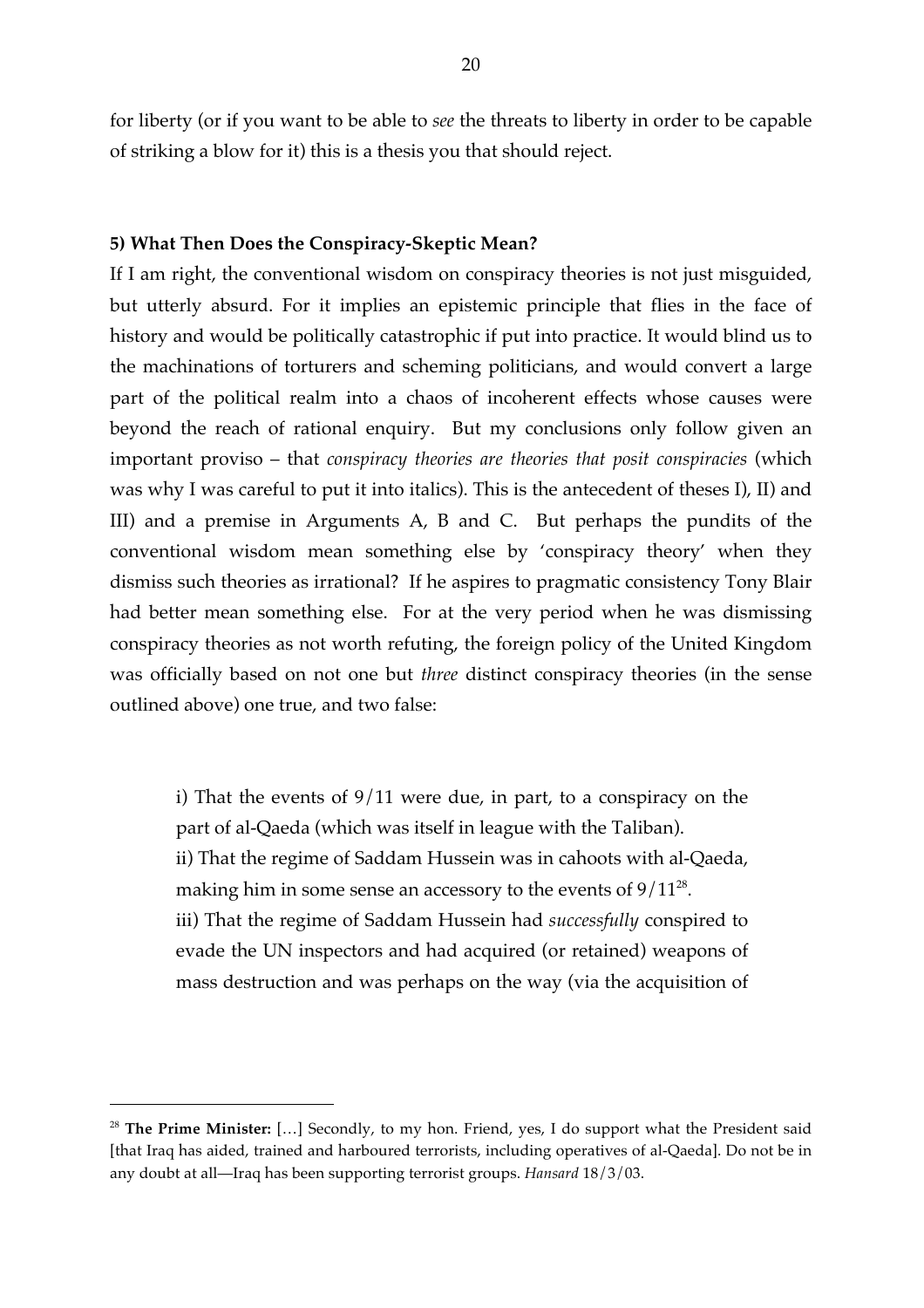yellowcake from Niger) to gaining a nuclear capability, thus making the regime a clear and present danger both to the UK and the  $US^{29}$ 

Thus it was presumably Blair's opinion that *these* conspiracy theories were not just permissible but rationally required. Blair's suggestion on the 18<sup>th</sup> of March, 2003 that his 'honorable friend', the MP Lynne Richards should 'not be in any doubt at all' that 'Iraq ha[d] been supporting terrorist groups<sup>'30</sup> suggests that she would have been making some kind of mistake had she thought otherwise. So what does he mean, and what do the pundits who agree with him mean, when they state or imply that conspiracy theories ought not to be believed? Not that *theories that posit conspiracies* ought not to be believed, since they themselves are prepared to posit theories of precisely this kind, for instance about the conspiratorial goings-on of al-Qaeda and other terrorist groups.

Perhaps Blair can be restored to consistency, if we reinterpret 'conspiracy theory' as a theory which posits a conspiracy, but also meets some other condition, X. One suggestion, current in the literature, is that a conspiracy theory is a theory which not only posits a conspiracy but also *contradicts the official view*, suggesting *evil deeds by government officials or government agencies*. The idea is that we are rationally required *not* to believe theories like that. It is all right to believe in conspiracies provided that they are consistent with received opinion, or provided that they don't involve wrong-doing on the part of government officials. (Thus it was wrong to believe that the Gang of Four, were conspiring to persecute innocent Party members before they fell from power, but permissible to believe it afterwards once the Party line had changed. Luckily for China, Deng Xiaoping and his confederates sinned against reason by believing in the conspiracy before it became the official view and acted on that belief by taking steps to frustrate this unbelievable conspiracy!) Is this modified principle any better than its predecessor? Not much.

It is true that *one* of the conspiracy theories on which British foreign policy relied comes out as believable according to the revised principle. We can believe

<sup>&</sup>lt;sup>29</sup> Prime Minister We are now just four days into this conflict. It is worth restating our central objectives. They are to remove Saddam Hussein from power, and to ensure that IRAQ is disarmed of all chemical, biological and nuclear weapons programs, but in achieving these objectives we have also embraced other considerations …' *Hansard* 24/3/05. This, of course presupposes that Saddam *had*  weapons programs worth disarming and that they were sufficiently dangerous to make war a necessity.

<sup>30</sup> *Hansard* 18/3/03.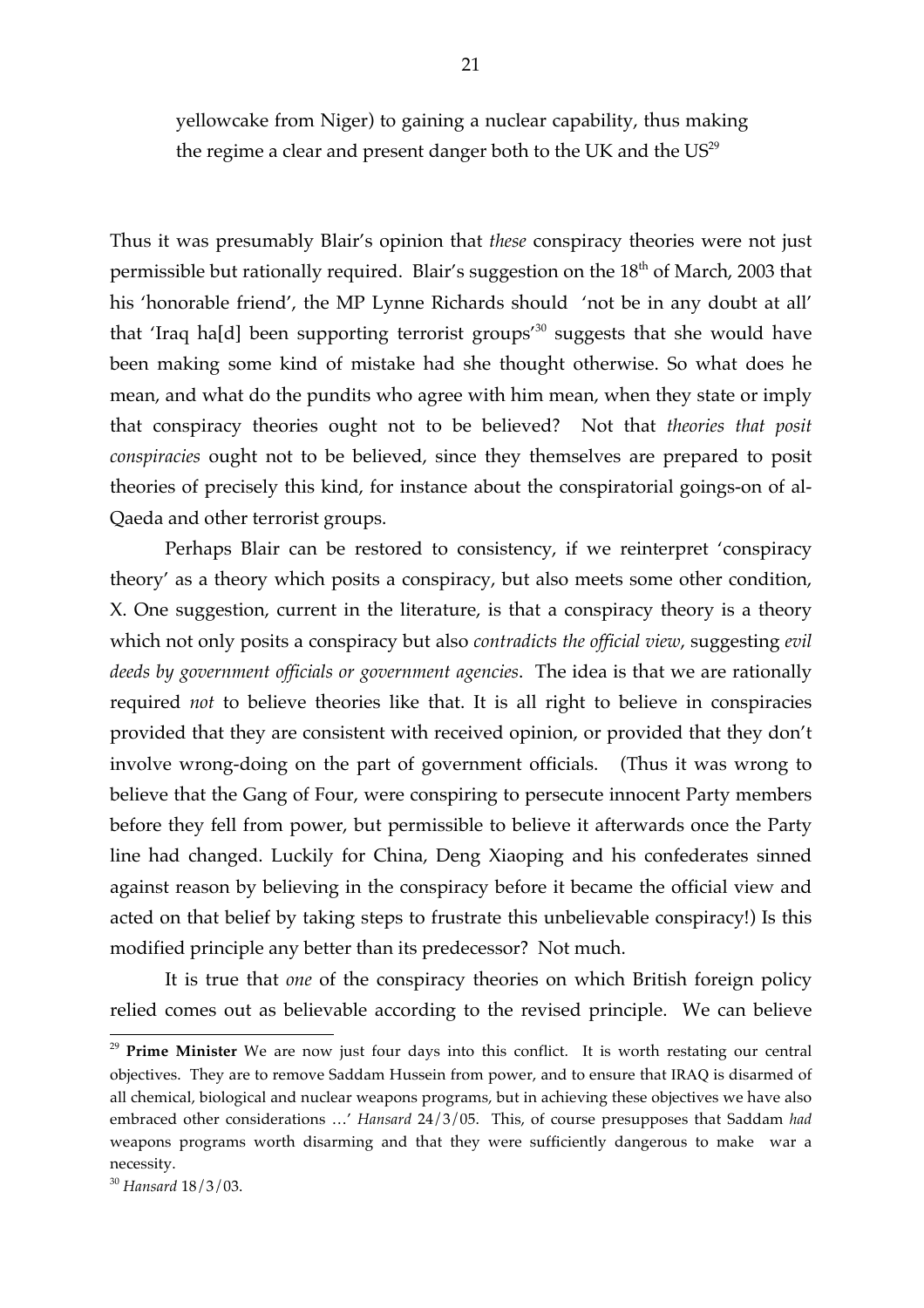without irrationality that the events of 9/11 were due to a conspiracy on the part of al-Qaeda, since al-Qaeda is not a government agency, whilst the theory that al-Qaeda did it, is in fact, the received view. But what about the other two theories?

Here we hit a problem. The revised principle says that we should not believe conspiracy theories which contradict the official view and which posit evil deeds on the part of government personnel. But in Iraq the theory that Saddam was in cahoots with al-Qaeda was *both* inconsistent with the official view (which proclaimed that Saddam was innocent) *and* posited evil deeds on the part of the Head of State (since Saddam professed hostility to non-state terrorism). Thus in Iraq it was a conspiracy theory in the revised sense. Not so in Britain, because in Britain this theory *was* the official view and because the theory itself had nothing much to say about the actions of the British Government (of which Saddam was not a member). Thus it was permissible to believe the theory in Britain but rationally wrong to believe it in Iraq. The same goes for the third conspiracy theory on which Blair's policy rested - that Saddam had successfully conspired to acquire WMDs. In London it was believable but in Baghdad it was not. An epistemic principle which forbids a theory in Baghdad but allows it in London leaves something to be desired, but at least it saves Blair from the threat of pragmatic inconsistency since as a London resident, he was rationally entitled to believe the theories on which his foreign policy depended.

Nevertheless the revised strategy would be an intellectual and political disaster if put into practice. Suppose we reinterpret 'conspiracy theory' along the lines suggested. The conventional wisdom metamorphoses into the claim that we should not believe or investigate conspiracy theories involving evil plots by government agents if this contradicts official opinion. But this can be given a relativistic or an absolute reading: either that you should not believe theories which depict evil conspiracies *involving your own government* which are inconsistent with the official view *in your own country*, or that that you should not believe theories which depict evil conspiracies involving *any* government and which are inconsistent with the official opinion *anywhere*.

On the relativistic reading, this principle permits some people to believe theories that it forbids to others, though those who are forbidden to believe may have better evidence for the theory than those who are allowed to accept it. For what it effectively means is that you are not allowed to believe in evil conspiracies perpetrated by associates of your own government but only in evil conspiracies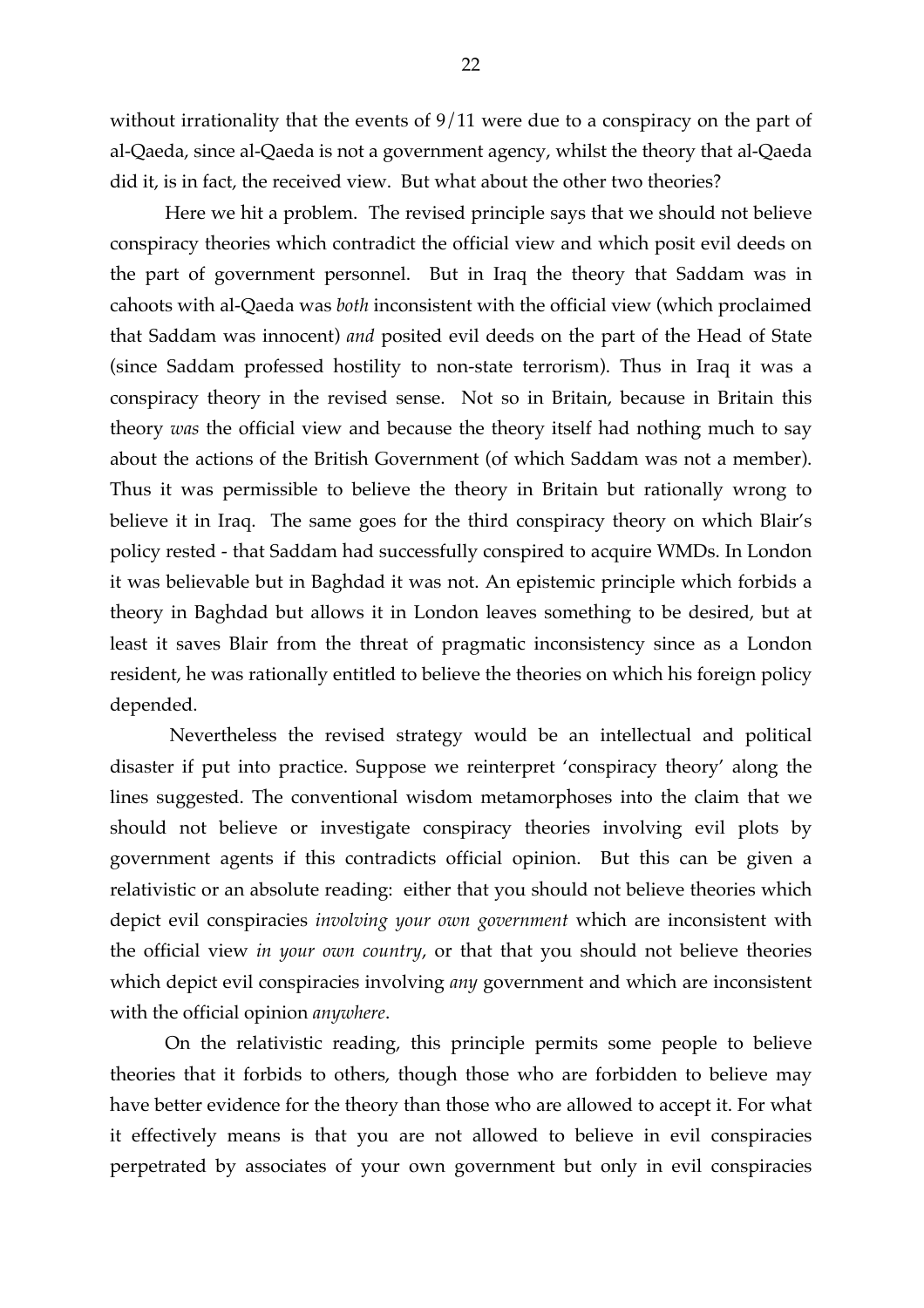perpetrated by other governments elsewhere. We must be local skeptics even though we are allowed to be international believers. If people all around you are being disappeared by Death Squads and you are tempted (despite the President's denials) to suspect government complicity, the revised epistemic principle insists that you resist this temptation, even though people on the other side of the world, who don't have access to your evidence, are quite at liberty to believe it! The strategy might not be historically disastrous, since you would be allowed to believe in conspiracy theories about the dark doings of previous governments, so long as they were consistent with the official view. But in many countries it would render current events unintelligible, since in many countries evil conspiracies on the part of government members dominate the political scene. (This is par for the course in authoritarian and totalitarian societies and is not unknown even in countries which approximate democracy.) And in rendering the populace politically blind the strategy would render them politically impotent. You can't even begin to solve a problem if you have to shut your eyes to its existence.

The absolute version of this strategy would be slightly less bizarre but even more catastrophic. It would be less bizarre since what is rational to believe would not vary from place to place. But it would be more catastrophic since it would debar us from believing in evil conspiracies on the part of governments anywhere, if those theories were inconsistent with some official view. Bad news for Amnesty International, bad news for their clients the world over as they are imprisoned, beaten, murdered and tortured, since you can't write letters on behalf of people whose problems you are not allowed to believe in**.** 

But I need not spill any more ink denouncing a strategy that nobody seriously advocates. For the concept of a conspiracy theory as it is commonly employed is clearly a chauvinist construct. It is not to be understood in terms of governments generally, but in terms of *Western* governments, and recent Western governments at that. When people say or imply that conspiracy theories ought not to be believed, they don't just mean that we should not believe theories that postulate conspiracies. Nor do they mean that we should not believe theories which run counter to some official view and which posit evil schemes on the part of some government or other. For they themselves are often eager to trumpet such theories. (Witness Blair and Bush, both officially conspiracy-skeptics, who based, or claimed to base, their foreign policies on the three conspiracy theories listed above.) What they actually mean (in so far as they have a coherent idea) is that we should not believe theories that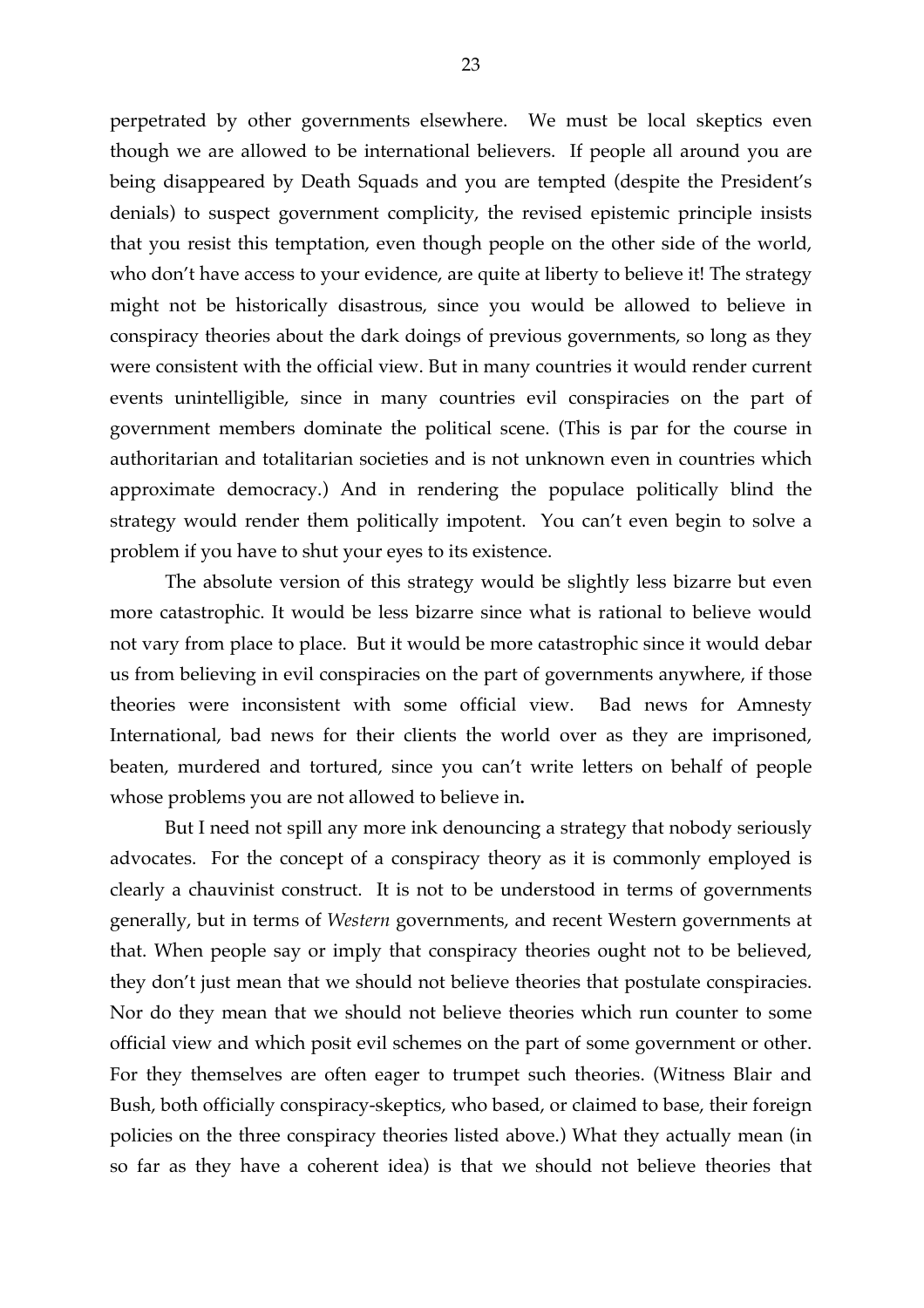postulate evil schemes on the part of recent or contemporary *Western governments* (or government agencies) and which run counter to the current orthodoxy in the relevant *Western countries*. (This still allows a distressing degree of relativism. In Europe, as of 2005 or 2006, you could believe that American agents kidnapped terrorism suspects with a view to having them tortured in foreign parts, since that was consistent with received opinion, but in America it was wrong to do so, since the 'torture' bit of this story was officially played down or denied.) Thus you can believe that Saddam had successfully conspired to acquire nuclear weapons since the chief conspirator in this particular drama was not a member of a Western government. And you can believe that members of the Reagan administration conspired to evade the Boland Amendment by selling arms to Iran to finance the Contras, since the existence of this conspiracy is currently consistent with official opinion. But you must not believe that Bush considered bombing al-Jazeera (let alone that the earlier bombings of al-Jazeera offices were intentional) for *that* theory involves evil schemes on the part of a recent Western leader and contradicts the official view, which is that this allegation is 'outlandish' (BBC News 22/11/05). Thus we can restore Bush and Blair to pragmatic consistency (along with their allies in the punditocracy) by giving a chauvinistic reading to the concept of a conspiracy theory. In effect, the strategy they suggest is that of not believing and not investigating theories which posit evil schemes on the part of Western governments or Western government agents and which contradict official opinion as it is currently understood. *Their* conspiracy theories are not like this.

Is this a sensible belief-forming strategy? Obviously not. An epistemic strategy should maximize the chances of truth and minimize the chances of error. But if this strategy had been pursued in the past, many politically important truths would never have come to light. A hypothesis counts as a conspiracy theory in this sense if it a) postulates evil schemes on the part of government members and b) is inconsistent with the official view (where the governments in question are Western governments). Thus there are many theories which are not conspiracy theories now, though they were conspiracy theories in the past: the theory that the Kennedy administration conspired to overthrow Diem, the theory that CREEP conspired to burglarize the Democratic headquarters in the Watergate building and that Nixon conspired to cover it up; the theory that Nixon conspired with the Mob to have peaceniks beaten up; the theory that Nixon and Kissinger conspired to overthrow Allende and connived at the subsequent murders and brutalities; the theory that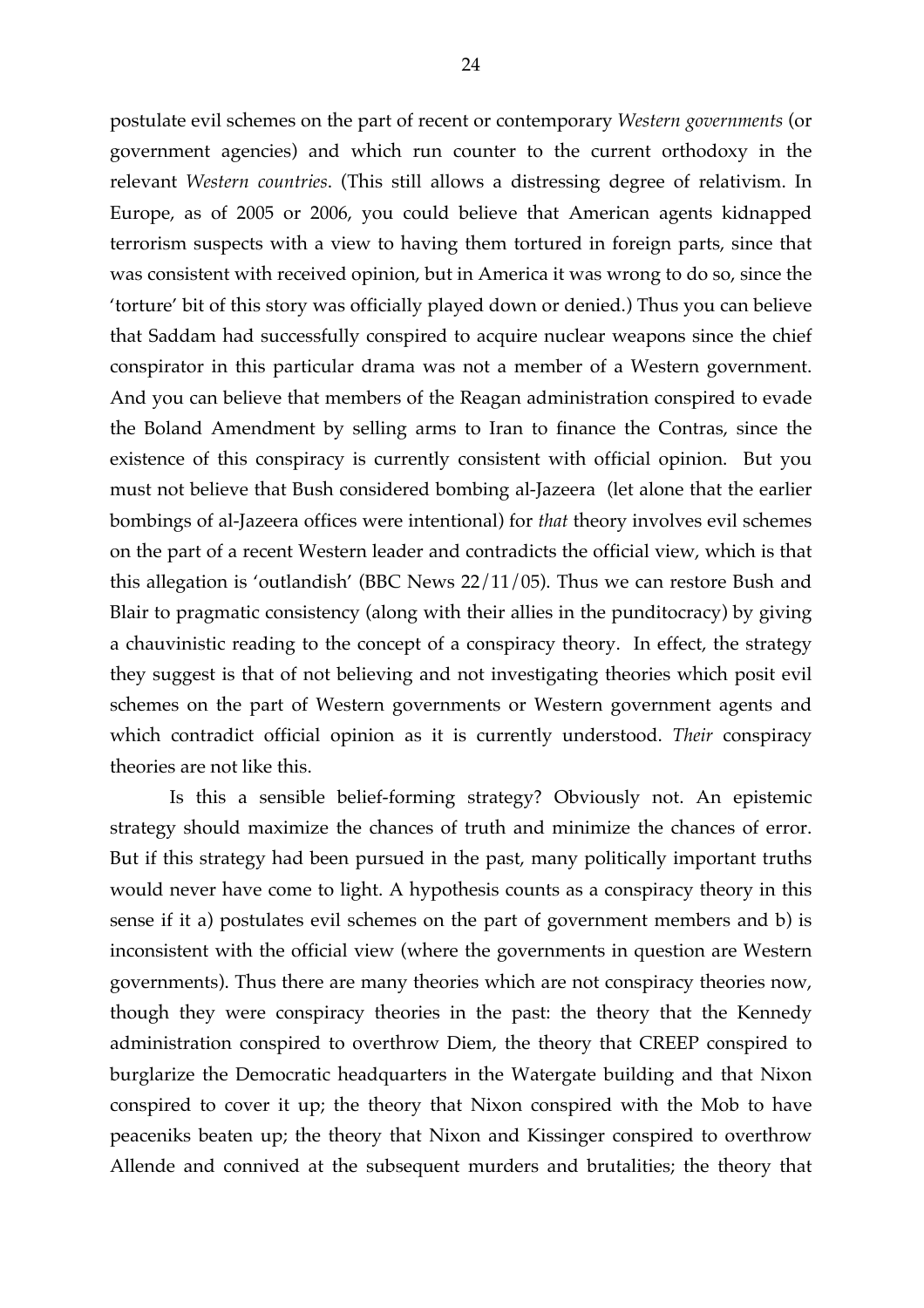members of the Reagan administration conspired to sell arms Iran in order to fund the Contras; and the theory that suspected terrorists were kidnapped and tortured at the behest of the Bush administration<sup>31</sup> – all these theories were once inconsistent with official opinion, though nowadays official opinion has managed to catch up with the facts (except perhaps in America where official opinion is still a bit iffy about 'extraordinary rendition', though it is widely accepted elsewhere). Thus it would have been an epistemic mistake to have adopted this strategy in the past. More importantly, it would have been a *political* mistake. If these activities had gone unnoticed, there would have been no check on the abuse of Presidential power, which would probably have gone on to worse excesses. The price of liberty is eternal vigilance. The revised strategy would have sent us to sleep.

Thus the conventional wisdom has proved to be unwise. On any of the readings of 'conspiracy theory' that I have been able to come up with, it is not the case that we should neither believe nor investigate conspiracy theories. If you wish to vindicate the conventional wisdom, you must do two things. First you must give an interpretation of the term 'conspiracy theory' with roughly the right extension. (Most of the theories castigated as conspiracy theories must qualify as such, and most of the conspiracy-postulating theories that conspiracy skeptics believe in must not.) You must then show that on this interpretation, the strategy of neither investigating nor believing conspiracy theories makes epistemic sense. Until this is done, the idea that conspiracy theories *as such* are intellectually suspect is a superstition that can be safely dismissed.

# **6) Victory by Definition? The Case of David Aaronovitch**

That is roughly where I left things in 2007 when I finished the first version of this paper. But since then, an apologist for the conventional wisdom has arisen who has managed to come up with a definition that does indeed make it irrational to believe in conspiracy theories - at least as defined by him. But his definition has an unfortunate consequence. It turns out that many of his paradigm conspiracy theories are not really conspiracy theories in his sense of the term.

In his recent book *Voodoo Histories*, David Aaronovitch, begins by admitting that 'if a conspiracy is defined as two or more people getting together to plot an

 $^{31}$  I trust nobody objects to this litany of American examples. It is just that I am well acquainted with recent American history (which is of peculiar importance to the world) but am less so with that of other countries. I suspect that similarly discreditable tales could be told about other Western democracies.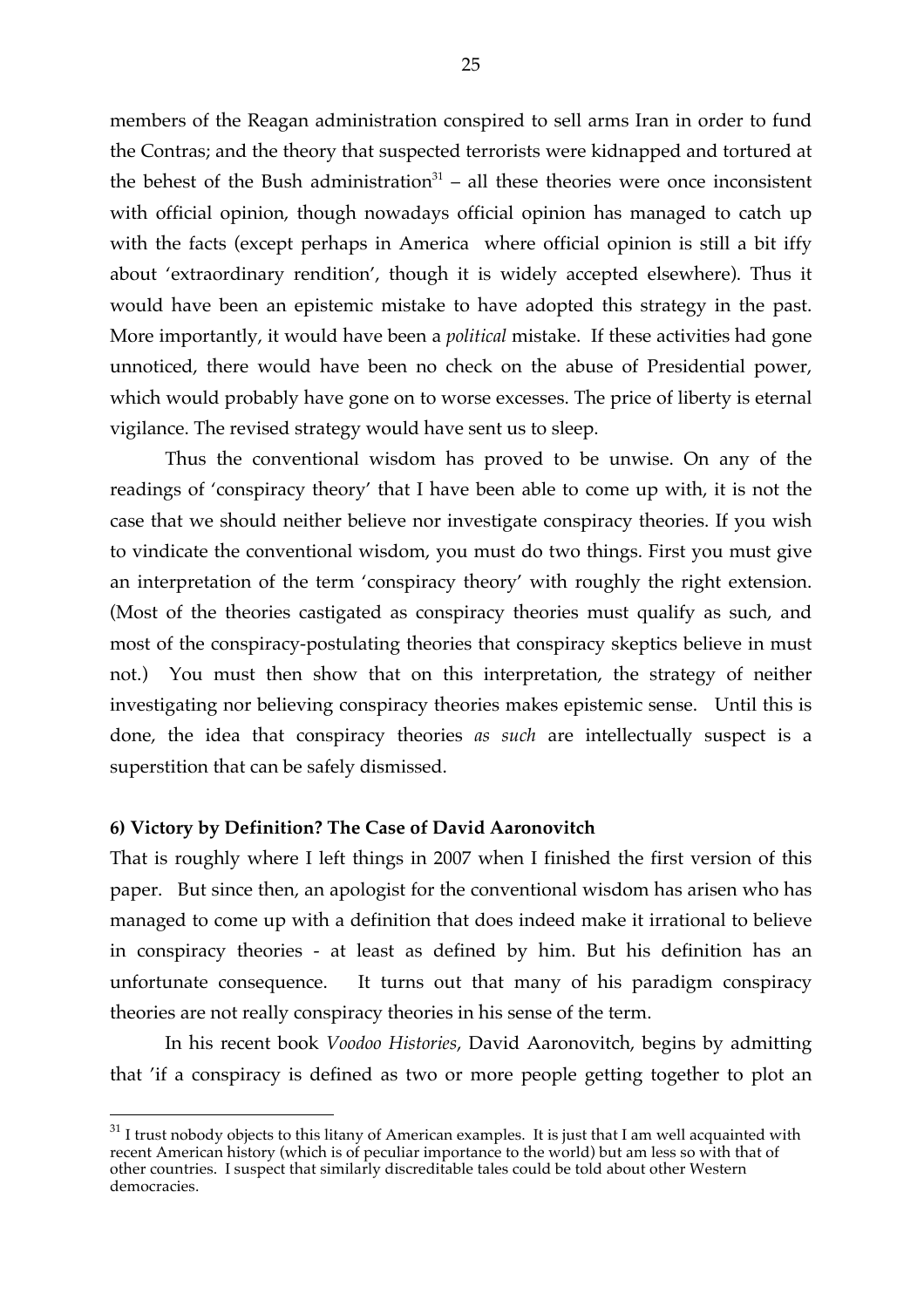illegal, secret or immoral action then we can all agree that there are plenty of conspiracies'. And, of course, if a conspiracy theory is defined as theory that posits a conspiracy then 'we can all agree ' that plenty of conspiracies are true, and hence rationally believable. Since he does not care for this conclusion, Aaronovitch redefines the notion of a conspiracy theory. For him 'a better definition of a conspiracy theory might be the attribution of deliberate agency to something that is more likely to be accidental or unintended … the attribution of secret action to one party that might more reasonably be explained as the less covert and less complicated action of another. So a conspiracy theory is the unnecessary assumption of conspiracy where other explanations are more plausible<sup>'32</sup>. This definition is a little lacking in conceptual crispness, but, simplifying somewhat, it boils down to this: a conspiracy theory is a theory which explains some events as due to a conspiracy when it is not reasonable to suppose that they are really due to a conspiracy. In other words it as theory which employs a conspiracy to explain events which are best explained by non-conspiratorial causes. Call a theory which posits a conspiracy a *simple* conspiracy theory, and a conspiracy theory in Aronovitch's sense an A1-conspiracy theory. (The 'A', of course, stands for Aaronovitch: as for the '1', we will get to it by and by.) Obviously all A1-conspiracy theories are simple conspiracy theories but not all simple conspiracies are A1 conspiracy theories. Aaronovitch himself admits as much when he concedes that 'we can all agree that there are plenty of conspiracies' and hence, presumably, that there are plenty of simple conspiracy theories that it is rational to believe. Thus it is sometimes rational to believe in simple conspiracy theories though it is never rational to believe in A1-conspiracy theories. For Aaronovitch defines them (in part) as conspiracy theories that it is not rational to believe.

But odd at it may seem, many of the conspiracy theories discussed in Aaronovitch's book fail to comply with his own definition, a fact of which he seems to be oblivious. This is not because it is reasonable to believe them (since I agree with Aaronovitch that most of them are false), but because the events in question are best explained by *rival* conspiracies - a point that Aaronovitch himself is at pains to prove. The reason it is irrational to believe these theories is not that the events that they explain were not caused by conspiracies - the reason it is irrational to believe them is that the events that they explain were caused by *different* conspiracies. Thus we are not choosing between conspiracies and contingencies but between one conspiracy

<sup>32</sup> Aaronvitch (2011)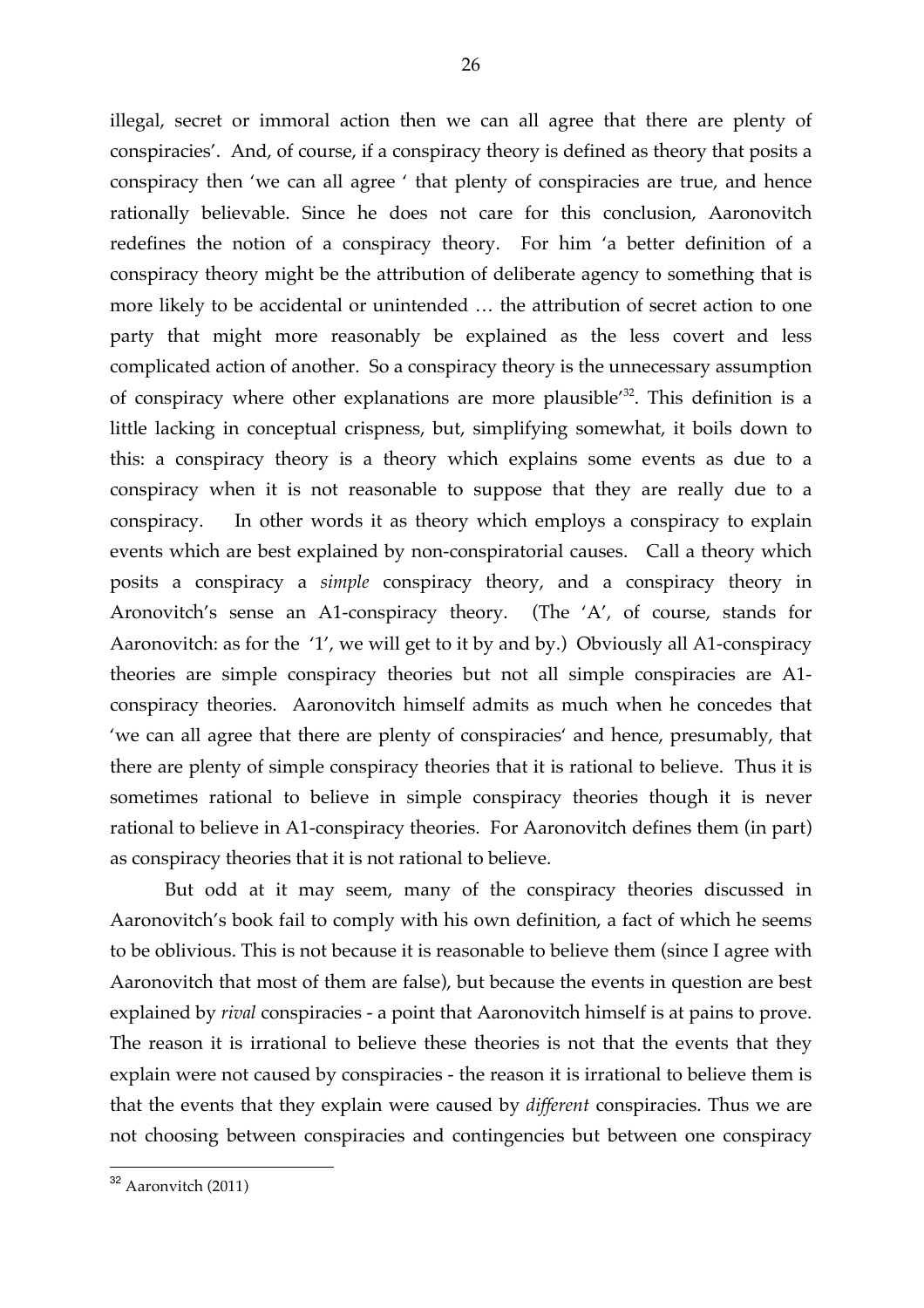theory and another. But according to Aaronovitch's slanted definition, a theory only counts as A1-conspiracy theory if it explains some events as due to a conspiracy when they ought to be explained by non-conspiratorial causes. But this entails that many of the theories that he discusses do not count as conspiracy theories in the sense that he defines.

Consider, for example, the case of the Zinoviev Letter, which Aaronovitch discusses in the Introduction. This was a forged communication, allegedly from Grigori Zinoviev, whose publication in the *Daily Mail* supposedly scuppered the reelection of Ramsay McDonald's Labour Government in 1924 by suggesting that the Labour Party was unduly close to the Bolsheviks. Here the fact to be explained is the publication of the Zinoviev Letter. There are two explanations, one false the other true. The false explanation is that the letter was forged by MI6 and leaked by highranking intelligence officers who wanted to bring Labour down. The true explanation is that the Letter was concocted by a group of White Russian anti-Communists operating out of Latvia, who wanted to sabotage the recent treaties between Britain and the young Soviet Union; that the Letter was passed on to MI6; and that it was leaked to the *Daily Mail* by *junior* intelligence officers who wanted to bring Labour down. Both theories explain the Letter as due in part to a conspiracy (one of them to *two* conspiracies) and both therefore are conspiracy theories in the simple sense of the term. The reason why it is not reasonable to accept the first theory is not because the Letter wrote itself or because it somehow leaked itself to the *Daily Mail* (which is what would have been required for there to be no conspiracy) but because it *is* reasonable to believe the *alternative* conspiracy theory which is based on the careful research of the historian Gill Bennett. Or consider the Protocols of the Elders of Zion, featured in Chapter 1. Here the fact to be explained is the publication of the Protocols. There are two explanations, one false the other true. The false explanation is that the Protocols were the genuine transcripts of a meeting of influential Jews, recording their wicked schemes to take over the world, transcripts which had somehow found their way into the public domain. The true explanation is that they were concocted by a group of Tsarist anti-semites associated with the Okhrana, and that they were disseminated with a view to fostering anti-semitic sentiment (in which endeavor they were a horrific success). Both theories explain the Protocols as due, in part, to a conspiracy and both are therefore conspiracy theories in the simple sense of the term. The reason why it is not reasonable to accept the first theory is not because the Protocols forged themselves (or because they were the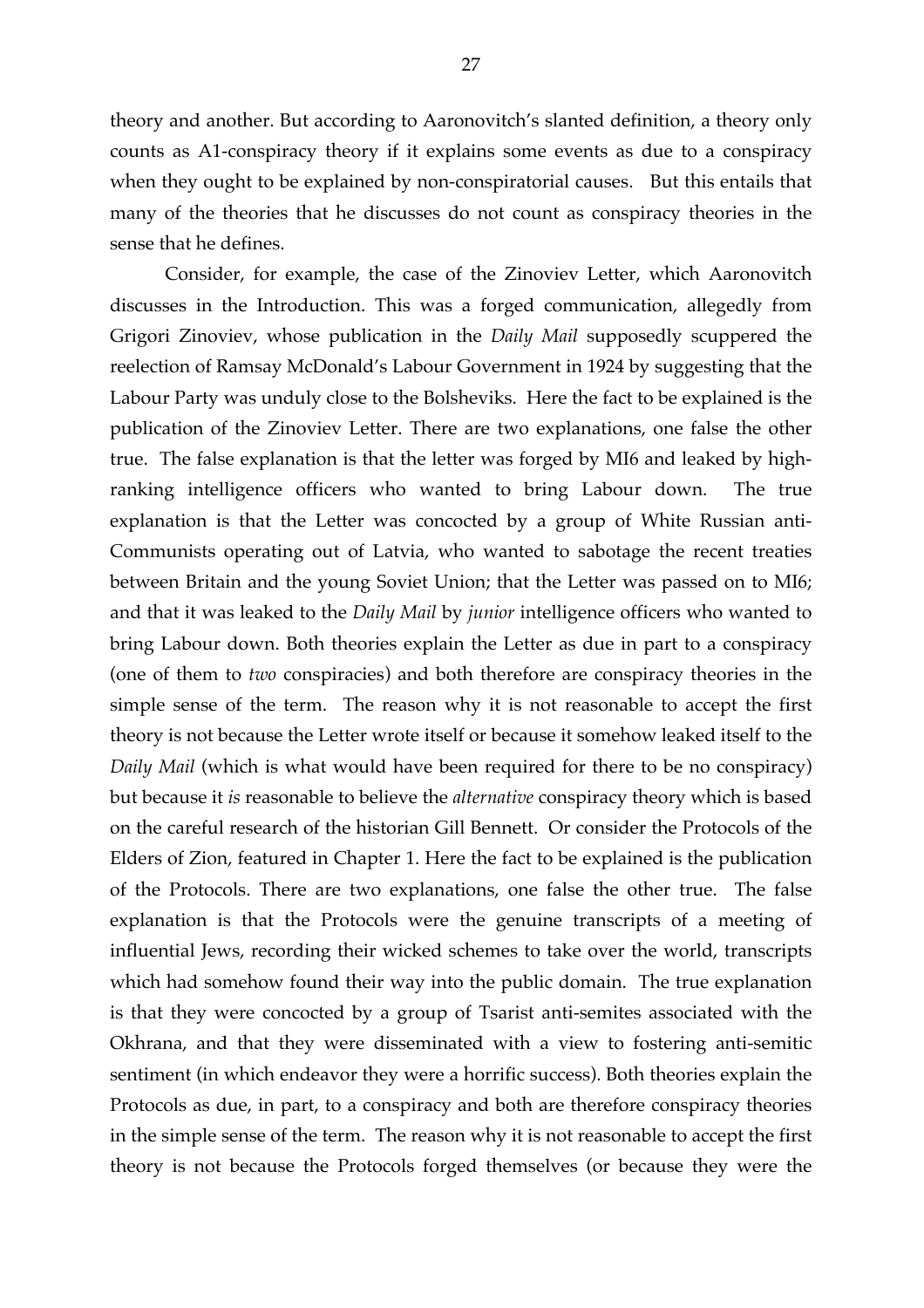products of a 'lone forger') but because it *is* reasonable to believe the *alternative*

conspiracy theory that they were forged and disseminated by a bunch of anti-semitic conspirators. Or consider the Moscow Show Trials and, in particular, the Trial of the Anti-Soviet Trotskyite Center (aka the Trial of the Seventeen), starring Pyatakov and Radek as the chief defendants, which is the theme of Chapter 2. Here what needs to be explained is the trial itself and the abject confessions of the star defendants. Here again there are two explanations, one false and the other true. The false theory is that Radek and Pyatakov really were at the head of a massive conspiracy of spies, saboteurs and wreckers which had mercifully been detected by the vigilance of the NKVD. The true theory is that they were the victims of a massive conspiracy to frame and defame those Old Bolsheviks who might perhaps have posed a threat to Stalin, and that the false confessions were extracted by bullying, torture, threats and lying promises<sup>33</sup>. The reason why it is not reasonable to accept the first theory is not because the defendants spontaneously decided to confess to non-existent crimes, but because it *is* reasonable to believe the *alternative* conspiracy theory that they were the victims of a massive and murderous frame-up. Of course, the conspiracy theory that really exercises Aaronvitch is the theory of the 9/11 Truthers that the Twin Towers and WTC 7 fell as a result of controlled demolition perpetrated by persons unknown (but presumably associated with the US Government). Here what needs to be explained is the collapse of the buildings. And here again there are at least two explanations, one supposedly false and the other true. The false theory is that the Towers did not fall because they were hit by planes and that WTC 7 did not fall because of flaming office furnishings, but that all three fell because of explosive charges laid in advance and timed to go off after the planes hit. Truthers don't necessarily deny that the planes were hijacked by a conspiracy of al-Qaeda operatives, but they usually suggest that people associated with the Government connived at their schemes, allowing them to proceed unhindered. The true theory (in Aaronovitch's opinion) is that the successful al-Qaeda conspiracy to hijack the planes and crash them into the Towers suffices to explain the catastrophe. The reason why it is not reasonable to accept the first theory (if indeed it is not reasonable) is not because these massive buildings collapsed because of structural defects or because a bunch of bored passengers spontaneously decided to hijack the planes and ram them into Twin Towers for a suicidal lark, but because it *is*

<sup>&</sup>lt;sup>33</sup> However we should not waste too much sympathy on the defendants, given Pyatakov's role in the Trial of the Social Revolutionaries fifteen years earlier and Radek's readiness, even when not under much pressure, to betray his former comrades such as Blyumkin.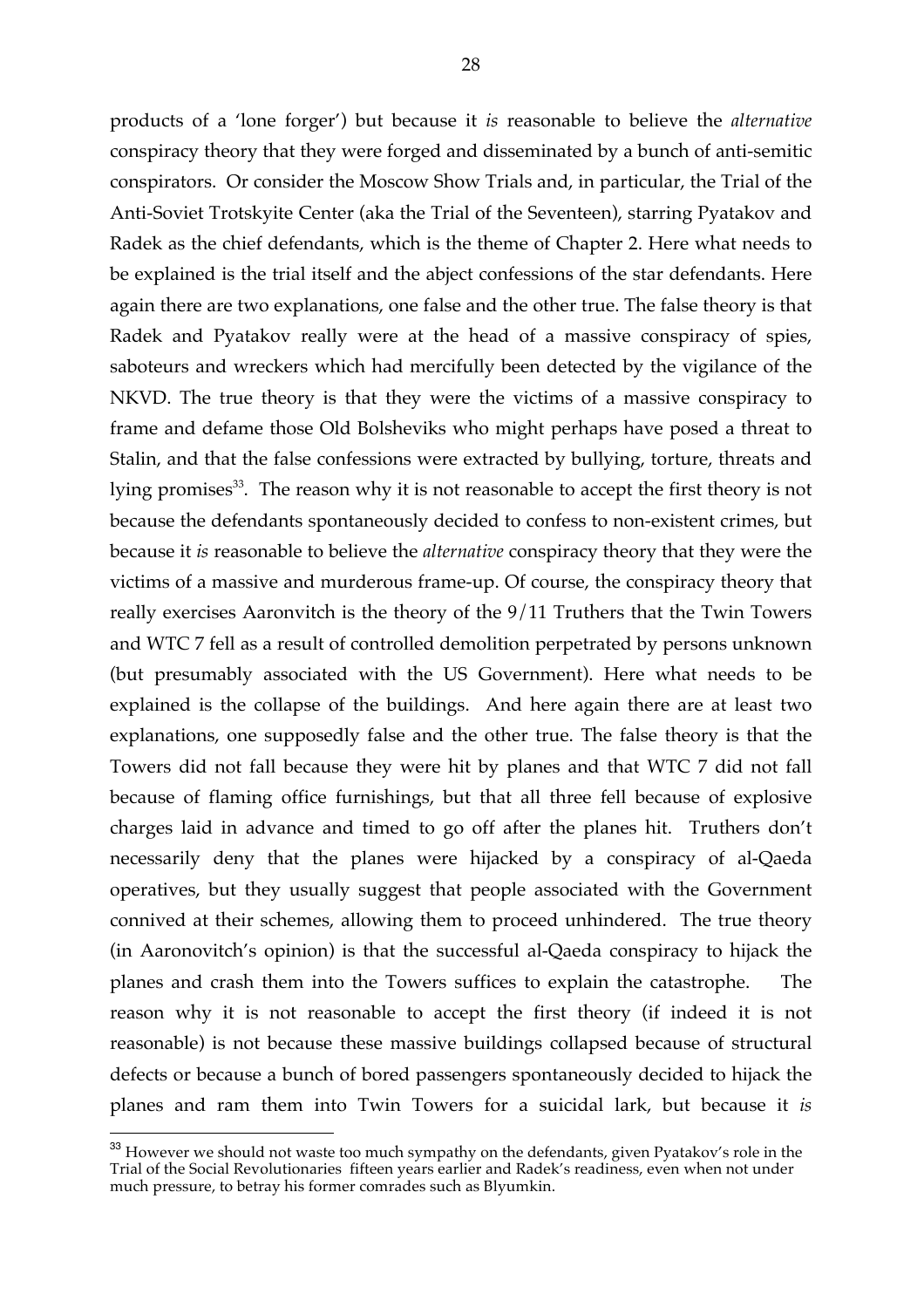reasonable to believe the *alternative* conspiracy theory, namely that al-Qaeda did it. Aaronovitch defines a conspiracy theory as a theory which explains some events as due to a conspiracy when it is not reasonable to suppose that they are really due to a conspiracy. But if we accept this definition, it follows that that none of the theories that I have listed should count as conspiracy theories. For though the theories themselves may be false, there is good reason to suppose not that the events in question were due to non-conspiratorial causes, but that they were actually caused by some other conspiracy.

Here's a logical parallel. Suppose you want to uphold the thesis that all Muslims are terrorists. Unfortunately if 'Muslim' is defined in the ordinary way as a believer in Islam, then 'we can all agree' that there are millions of Muslims who are *not* terrorists *-* indeed, we *must* agree to this on pain of obvious falsehood.No worries. You simply redefine a 'Muslim' as a believer in Islam who is also terrorist. This guarantees the truth of 'All Muslims are terrorists' so long as 'Muslim' is understood in this modified sense. However, in a sudden rush of blood to the head, you add to your definition a further clause which states that nobody counts as a Muslim unless he is also beardless. Thus to say that somebody is a Muslim according to this new definition is to say that he is a beardless terrorist who subscribes to Islam. But his means that many of your paradigms of Islamic terrorism such Osama Bin Laden and Ayman al-Zawahiri no longer qualify as Muslims according to your revised definition, since both sported spectacular beards. From a logical point of view Aaronovitch's tactics are no better than this, though morally speaking, they are a lot less obnoxious.

Now the reason I bang on about this not just to make fun of Aaronvitch's logical shortcomings (after all, the poor fellow is only a leading columnist for *The Times,* so perhaps he can't be expected to know any better) but because his examples raise a serious issue. The general drift of the conventional wisdom is to trash conspiracy theories as due to a defective style of thinking. People tend to get it wrong because they have an irrational tendency to posit conspiracies where there are no conspiracies. We then get a good deal of sneering, disguised as dispassionate diagnosis, of why people are prone to this intellectual malaise. But if some conspiracy theories are rational and if the rational alternative to a *false* conspiracy is often not a *no*-conspiracy theory but a *true* conspiracy theory, then this isn't going to wash. People don't just believe in conspiracy theories because they are prone to some syndrome of conspiracy-thinking - they often believe them because the theories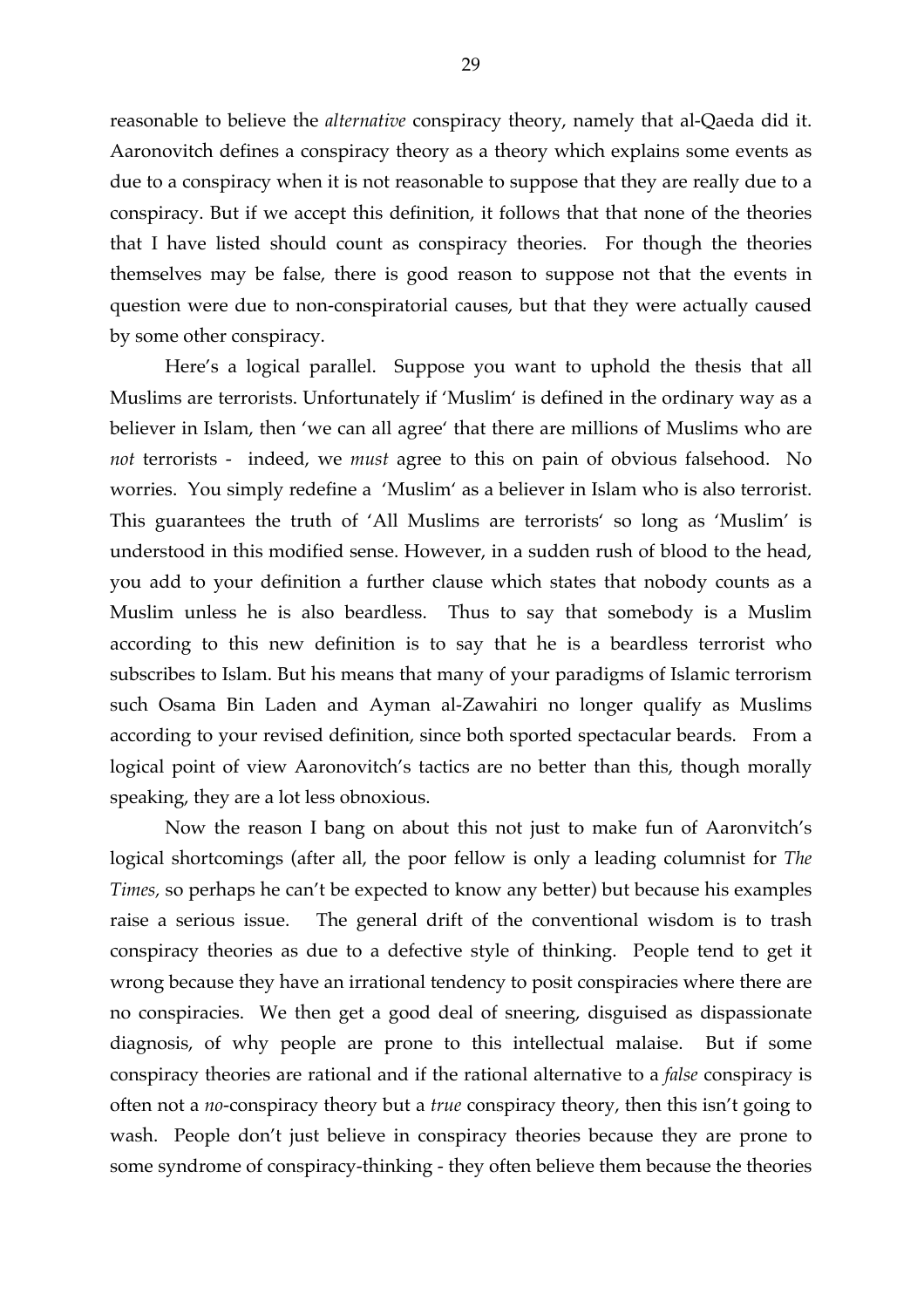themselves are rational and even correct, and even when the theories are not, people may well believe in them because, for whatever reason, they have pitched upon the wrong conspiracy. The idea that there is an irrational syndrome which provides a *general* explanation of why people subscribe to conspiracy theories is a diagnosis in search of a disease, or, more properly, a shoddy *ad hominem* disguised as a diagnosis.

Can we extricate Aaronovitch from the logical hole that he has managed to dig for himself? His project was to construct a definition to underwrite his evident belief that conspiracy theories are somehow irrational. The problem is that the definition he constructs excludes some of his own paradigms, implying that despite their obviously conspiratorial character, the theories in question aren't conspiracy theories after all. Let's fix the problem before evaluating the project. Instead of defining a conspiracy theory as 'the unnecessary assumption of conspiracy where other explanations are more plausible' he should define it as 'the unnecessary assumption of a *particular* conspiracy where other explanations - including explanations involving conspiracies - are more plausible'. Thus a conspiracy theory becomes a theory which explains some events as due to a conspiracy when it is not reasonable to suppose that they are due to *that* conspiracy. Or in other words, a conspiracy theory is a simple conspiracy theory that it is irrational to believe. Call conspiracy theories in this sense A2 conspiracy theories, since we are modifying Aaronovitch's original definition. Then we have what might be called the Aaronvitch thesis, namely that that it is irrational to believe A2 conspiracy theories, or in other words that it is irrational to believe conspiracy theories that it is irrational to believe. As Horatio said when confronted with a similar tautology, 'There needs no ghost, my lord, come from the grave/To tell us this<sup> $34$ </sup> - nor for that matter a popular history book by Aaronovitch full of interesting examples that are slightly beside the point. To return to our parallel, it is as if somebody tried to uphold the claim that all Muslims are terrorists by redefining 'Muslim' as a believer in Islam who is also terrorist, but this time without adding that dreadful *faux pas* about not having a beard.

Does this definition provide any support the conventional wisdom that conspiracy theories are irrational and ought not to be believed? In one sense *no*, but in another sense *yes*. Let us distinguish between the CW or Conventional Wisdom thesis that it is *(always or usually) irrational to believe conspiracy theories* and the Aaronovitch thesis that it is *irrational to believe A2 conspiracy theories*, or in other

<sup>34</sup> Shakespeare, *Hamlet,* I.iv.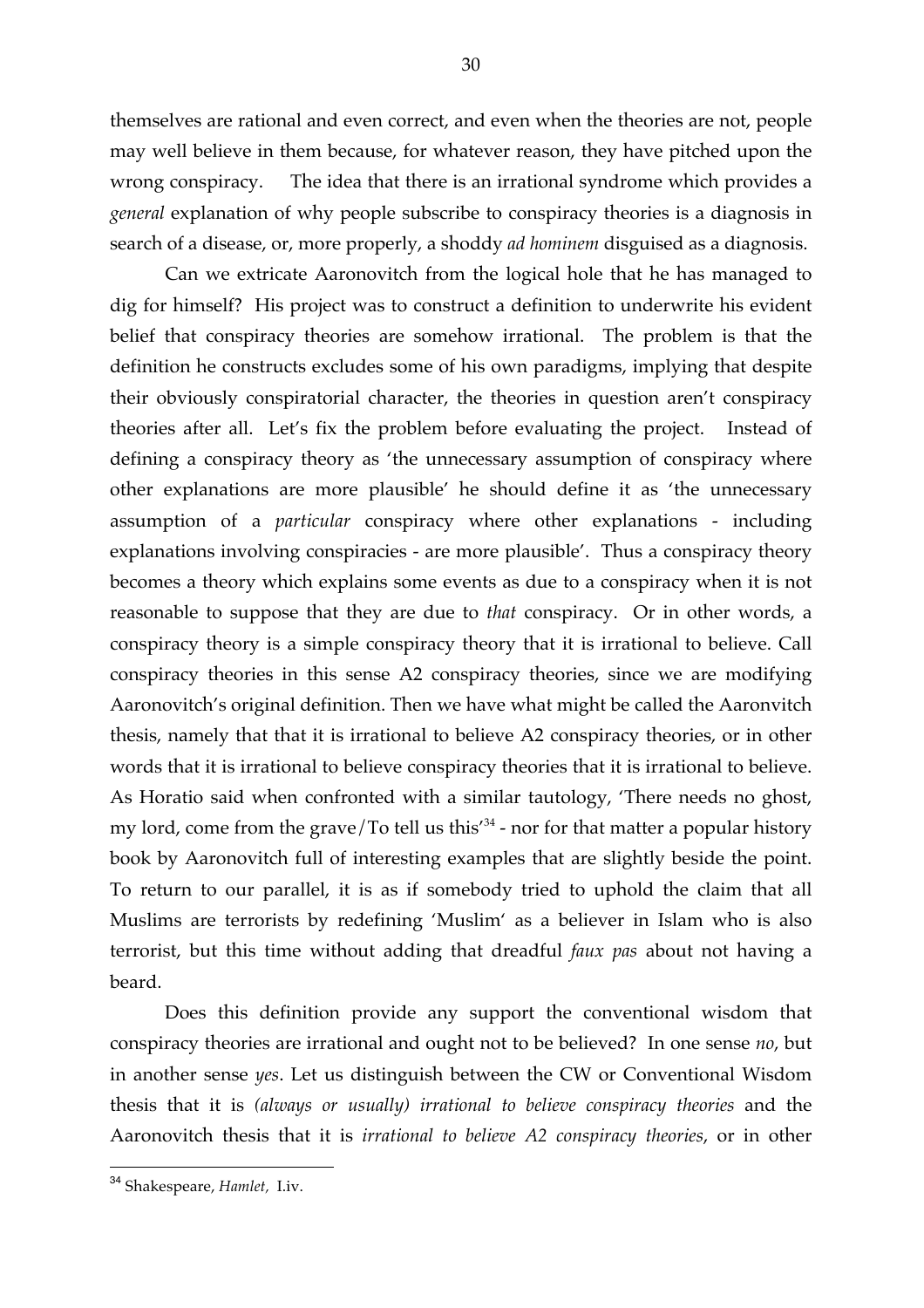words that it irrational to believe conspiracy theories that it is irrational to believe. Unless the CW thesis is to be interpreted as tautological, the first is contingent and the second analytic. Thus the first does not follow from the second, since you cannot derive contingencies from analytic truths. The point becomes clear once we realize that the Aaronvitch thesis is quite compatible with the *negation* of the CW thesis. Even the most paranoid conspiracy theorist - the kind of person who wears a tin foil hat to prevent the evil Martians from messing with his brains - can cheerfully accept that it is *irrational to believe conspiracy theories that it is irrational believe* whilst vehemently insisting that there are many conspiracy theories that it *is* rational to believe. Since the negation of the CW thesis is compatible with the Aaronovitch thesis, you can't derive the one from the other. And since the Aaronovitch thesis is an empty tautology, it does not make the CW thesis the least bit more likely. You can't derive the conclusion that a thesis is probable from a premise that is entirely analytic. Thus Aaronvitch's definition provides no rational argument for the conventional wisdom. At least it can only do so if the CW thesis itself is converted into an empty tautology, in which 'conspiracy theory' is defined as conspiracy theory that it is not rational to believe. Thus if the pundits of the conventional wisdom don't want to be trumpeting a tautology they had best reject his definition. For it provides no support for any substantive claim.

No *rational* support perhaps - but this is not to say that it cannot be rhetorically useful. Suppose you are an aspiring pundit trying to make a name for yourself in the mainstream media by doing down inconvenient conspiracy theories. You can score a sequence of dialectical victories by using one definition to defend the conventional wisdom and another to attack your opponents. Suppose that you are defending the CW thesis that it is irrational to believe in conspiracy theories, and some tiresome pedant points out that that there are many conspiracy theories have been proved beyond all reasonable doubt. You can cheerfully concede the point, helpfully explaining that by 'conspiracy theory' you mean, *inter alia*, a theory that it is *not* rational to believe, and that, though the theories in question are eminently believable, in your book, at least, they don't count as conspiracy theories. All you meant to say when defending the CW thesis was that it not rational to believe *irrational* conspiracy theories, and surely, friends, we can all agree on *that*? (Of course you had better not put it quite as bluntly as that or the subterfuge will be too obvious.) Then, when that pedant has gone away, you can argue against the next conspiracy theorist that comes along, a) that since their theory posits a conspiracy it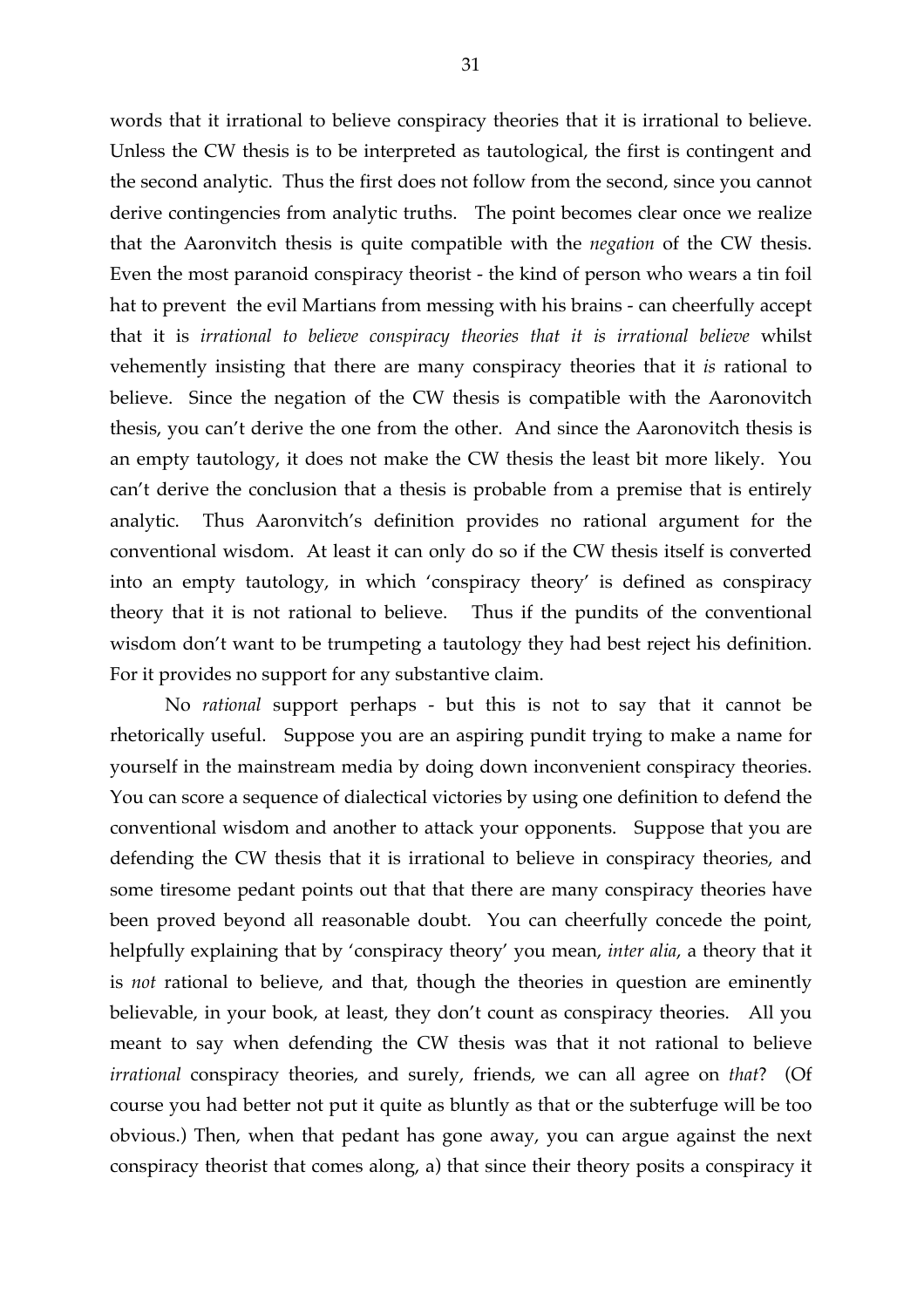is therefore a conspiracy theory, and b) that since, by the CW thesis, it is irrational to believe in conspiracy theories, it follows that theirs is a theory that it is irrational to believe. The beauty of this procedure is that there is no need to discuss the merits of the theory. No need to address the evidence, no need to discuss delicate considerations of plausibility that might be embarrassing to the powers that be! The fact that it is a conspiracy theory suffices to damn it. Thus Aaronovitch's definition tends to grease a fallacious slide from 'X is a theory which posits a conspiracy' via 'X is a conspiracy theory' to the conclusion that 'X is irrational (and ought not to be investigated or believed)'. This is a style of argument that cannot be validated by adding an intervening premise that is both true and non-tautologous. (And even if you did add the tautologous premise, it still wouldn't be any help.) It lends aid and comfort to sophistical politicians such as Tony Blair, leaving theories that deserve to be investigated in a limbo of supposed irrationality. It may be that Aaronovitch would not mind about this since he is rather more tolerant of Tony Blair than I am inclined to be. But then, when it comes to detecting sophistries whether his own or other peoples', Aaronovitch is not a man to be relied on.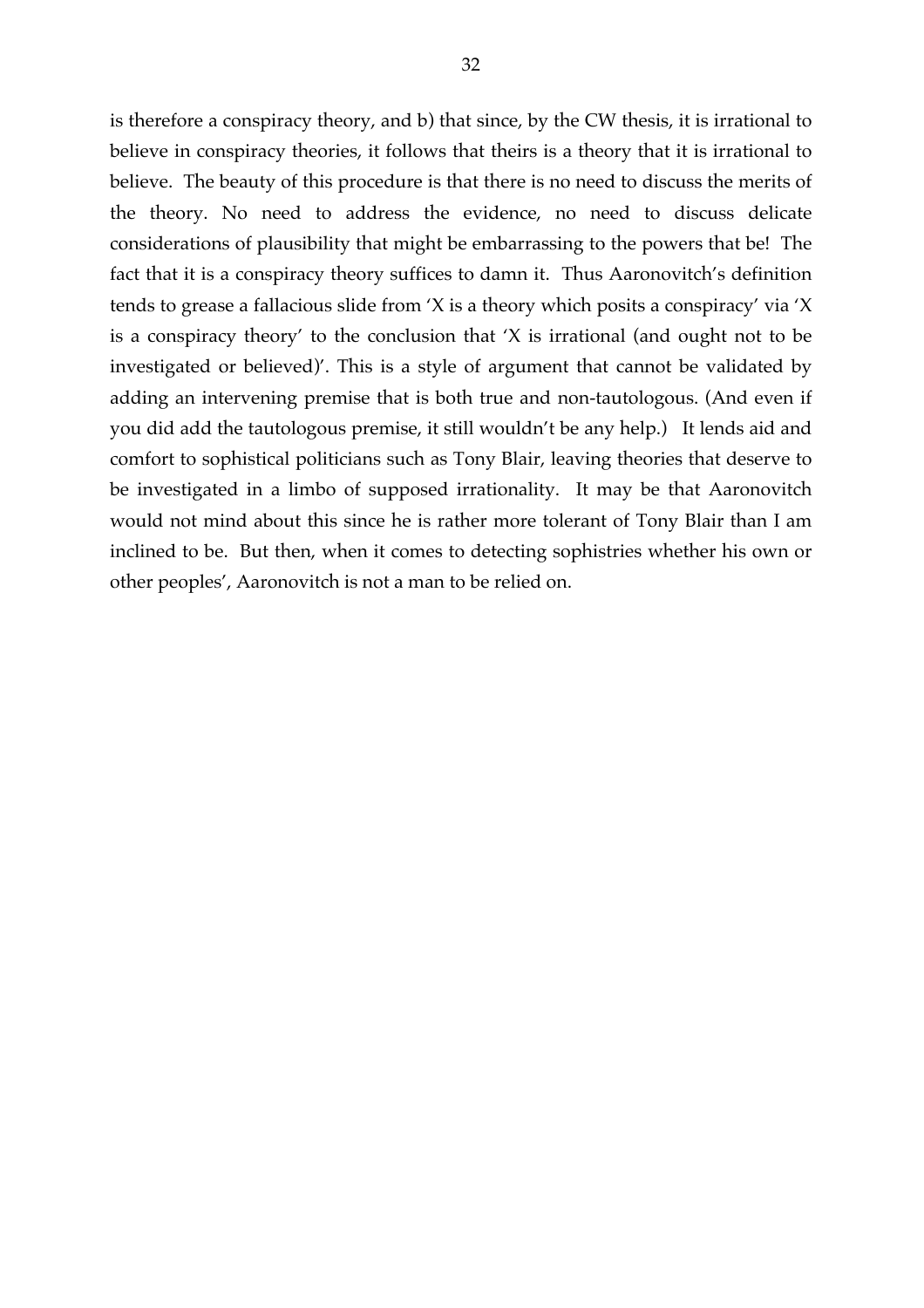#### **References**

**Aaronovitch, David** (2011) *Voodoo Histories*, Kindle edition, Vintage Digital.

**Baehr, Peter** ed. (2000) *The Portable Hannah Arendt*, Harmondsworth, Penguin.

BBC News, Tuesday, 22 November (2005) http://news.bbc.co.uk/2/hi/uk\_news/politics/4459296.stm

**Blair, Tony** (2010) *A Journey*, London, Hutchinson.

**Burke, Edmund** (1992) *Further Reflections on the Revolution in France*, ed. Ritchie, Indianapolis, Liberty Fund.

**Carrol, Lewis** (1871) *Through the Looking-Glass, and What Alice Found There*, Adelaide etext version, http://etext.library.adelaide.edu.au/c/carroll\_l/looking /looking, html

**Chang, Jung and Halliday, Jon**. (2005) *Mao: the Unknown Story*, London, Jonathan Cape

**Coady, David** ed. (2006a) *Conspiracy Theories: the Philosophical Debate*, London, Ashgate.

**Coady, David** ed. (2006b) 'Conspiracy Theories and Official Stories' in Coady (2006a), pp. 115-128

**Coady, David** (2007) 'Are Conspiracy Theories Irrational?' *Episteme: A Journal of social Epistemology*, 4;2, pp 193-204.

**Fenby, Jonathan**. (2003) *Generalissimo; Chiang Kai-Shek and the China he Lost*, London, Free Press

**Husting, Ginna and Orr, Martin**. (2007) 'Dangerous Machinery: "Conspiracy Theorist" as a Transpersonal Strategy of Exclusion'*, Symbolic Interaction*, Vol. 30, No. 2, Pages 127-150.

**Keeley Brian L**. (1999) 'Of Conspiracy Theories' *The Journal of Philosophy*, 96 (3): 109-126, reprinted in Coady ed. (2006) pp. 45-60

**Machiavelli, Niccolo** (2005) *The Prince*, trans Bondanella, Oxford, Oxford University Press.

**Mackie, J.L**. 1981. *The Miracle of Theism*, Oxford, Oxford University Press, pp. 200-203.

**Mortimer, Ian** (2010) *1415: Henry V's Year of Glory*, London, Vintage.

**Musgrave, Alan** (2010) *Secualr Sermons*,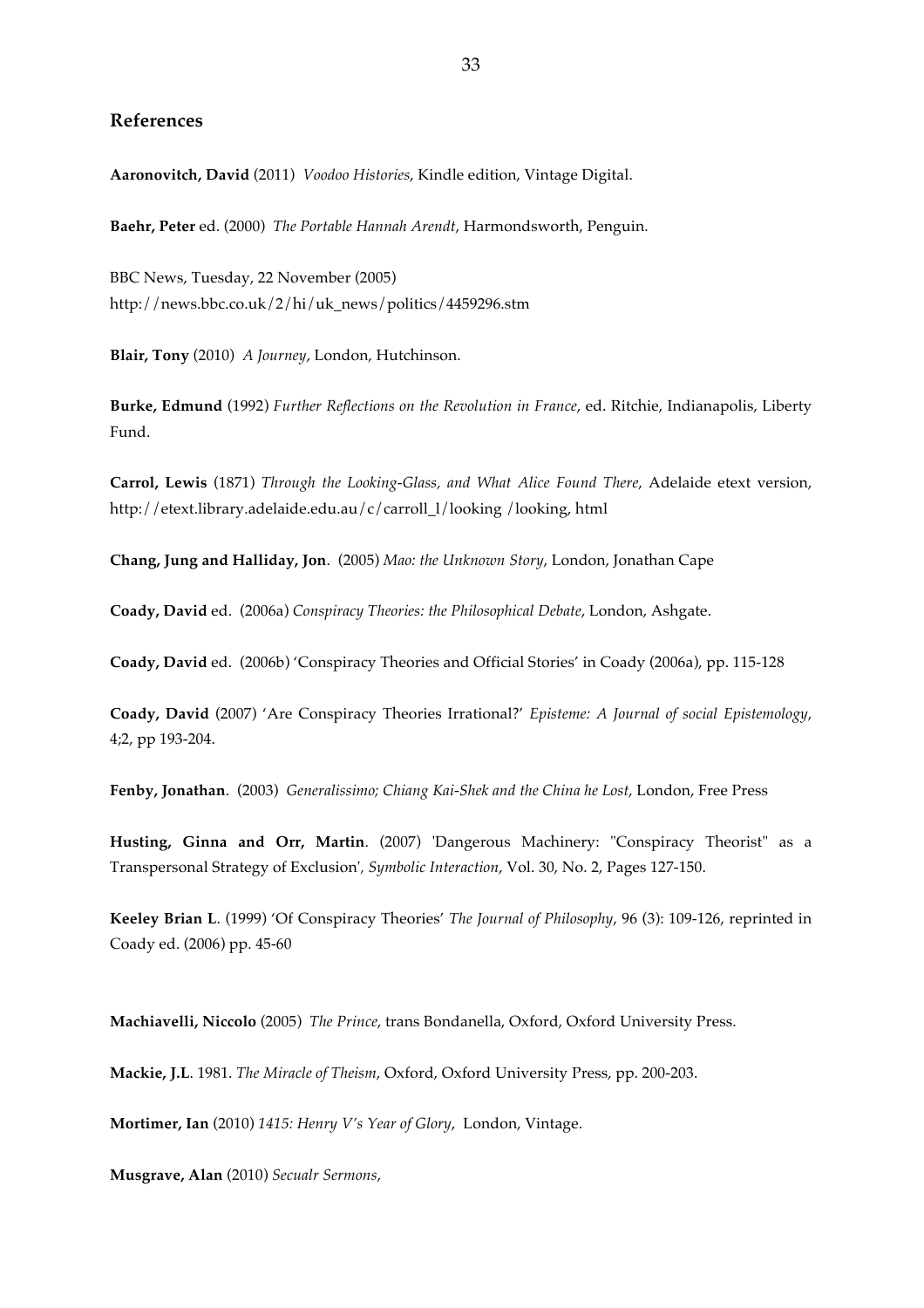**Pigden, Charles** (1990) 'Ought-Implies-Can: Luther, Erasmus and R.M. Hare', *Sophia*, vol 29, no.1 pp. 2-30

**Pigden, Charles**, 'Popper Revisited or What is Wrong With Conspiracy Theories?' *The Philosophy of the Social Sciences*, vol. 25, no. 1. pp. 3-34. (1995)

**Pigden, Charles** (2006a) 'Popper Revisited or What is Wrong With Conspiracy Theories?' ch. 3 of Coady, David ed. *Conspiracy Theories: the Philosophical Debate*, London, Ashgate, 2006, pp. 17-47 (slightly revised version of Pigden (1995)).

**Pigden, Charles** (2006b) 'Complots of Mischief' ch. 12 of Coady, David ed. *Conspiracy Theories: the Philosophical Debate*, Aldershot, Ashgate, pp. 139-166.

**Pigden, Charles** (2007) 'Conspiracy Theories and the Conventional Wisdom' (2007) *Episteme: A Journal of social Epistemology*, 4;2, pp 193-204

**Pigden, Charles** (2010) 'On the Triviality of Hume's Law: a Reply to Gerhard Schurz' in Pigden, Charles R ed. *Hume on 'Is' and 'Ought'*, Houndmills, Palgrave, Macmillan, pp 217-238

**Shawcross, William**. 1986. *Sideshow: Kissinger, Nixon and the Destruction of Cambodia*, London, Hogarth Press.

**Smith, Adam**. 1981. *An Inquiry into the Causes of the Wealth of Nations*, vol. 1, edited by Campbell, Skinner and Todd, Indianapolis, Liberty Fund.

**Summers, Anthony**. 2000. *The Arrogance of Power: the Secret World of Richard Nixon*, London, Gollancz.